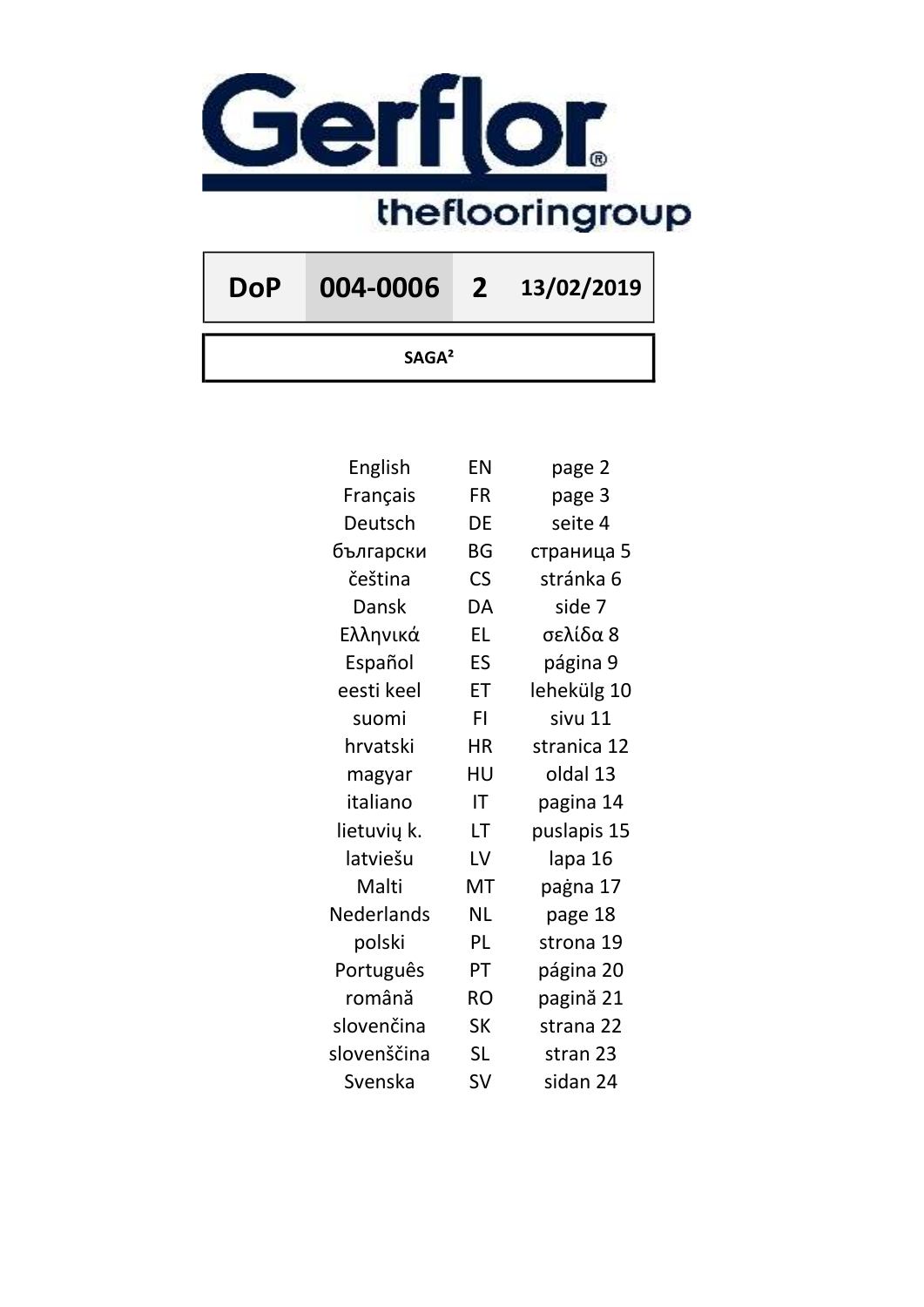

## No 004-0006 2 13/02/2019 EN 1. Unique identification code of the product-type: SAGA² 2. Intended use/es: 3. Manufacturer: 4. System/s of AVCP: 5. Harmonised standard:  $2401 0057$ DECLARATION OF PERFORMANCE 2019/035 3320-3502-3520-3696 Floor covering for internal use GERFLOR - 50 Cours de la République - 69627 Villeurbanne Cedex - France System 4  $\rightarrow$  other characteristics EN 14041 : 2004 System 3  $\rightarrow$  characteristics A and C Notified body/ies:

| 2401 - CRET | performed and issued test reports | characteristic A: | 2019/035 |
|-------------|-----------------------------------|-------------------|----------|
|             |                                   |                   |          |

6. Declared performance/s:

| <b>Essential characteristics</b>     | <b>Performances</b>  | <b>Harmonised</b><br>technical<br>specification |  |
|--------------------------------------|----------------------|-------------------------------------------------|--|
| A - Reaction to fire                 | Bfl s1 - GCS         |                                                 |  |
| <b>B</b> - Content of PCP            | <b>NPD</b>           |                                                 |  |
| C - Emissions of formaldehyde (HCHO) | E <sub>1</sub>       |                                                 |  |
| D - Water tightness                  | <b>NPD</b>           | EN 14041 : 2004                                 |  |
| E - Slip resistance                  | <b>DS</b>            |                                                 |  |
| <b>F</b> - Electrical behaviour      | $<$ 2 kV             |                                                 |  |
| G - Thermal conductivity             | $0,25$ W/m $\cdot$ K |                                                 |  |

The performance of the product above is in conformity with the set of declared performance/s. This declaration of performance is issued, in accordance with the regulation (UE) No.305/2011, under the sole responsibility of the manufacturer identified above.

Signed for and on behalf of the manufacturer by :

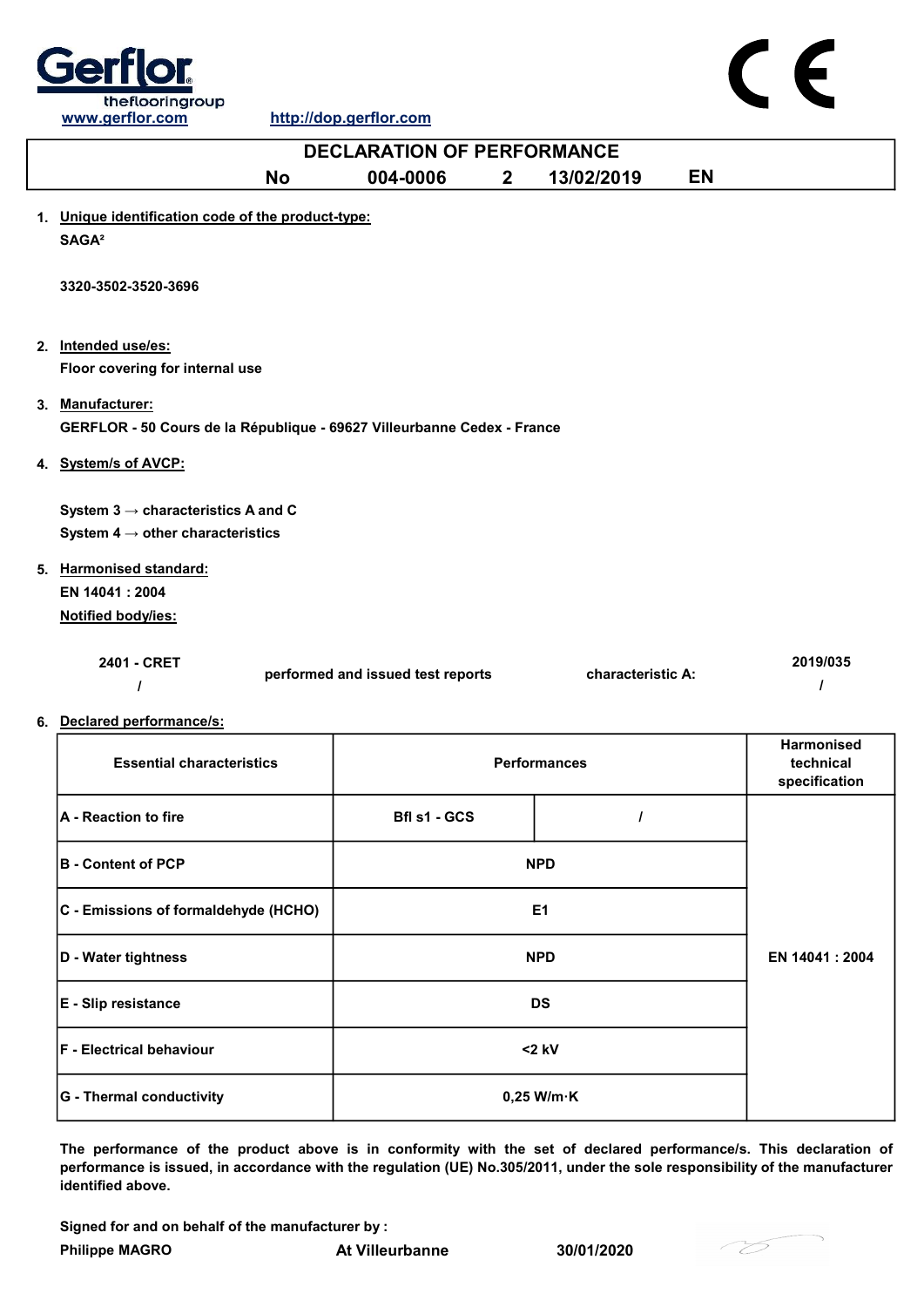

| <b>DECLARATION DES PERFORMANCES</b>                                                      |                                          |                     |                                                    |  |
|------------------------------------------------------------------------------------------|------------------------------------------|---------------------|----------------------------------------------------|--|
| <b>No</b>                                                                                | 004-0006<br>$2^{\circ}$                  | 13/02/2019          | <b>FR</b>                                          |  |
| 1. Code d'identification unique du produit type:<br>SAGA <sup>2</sup>                    |                                          |                     |                                                    |  |
| 3320-3502-3520-3696                                                                      |                                          |                     |                                                    |  |
| 2. Usage(s) prévu(s):<br>Revêtement de sol pour usage interne                            |                                          |                     |                                                    |  |
| 3. Fabricant:<br>GERFLOR - 50 Cours de la République - 69627 Villeurbanne Cedex - France |                                          |                     |                                                    |  |
| 4. Système(s) d'évaluation et de vérification de la constance des performances:          |                                          |                     |                                                    |  |
| Système 3 → caractéristiques A et C                                                      |                                          |                     |                                                    |  |
| Système 4 $\rightarrow$ autres caractéristiques                                          |                                          |                     |                                                    |  |
| 5. Norme harmonisée:<br>EN 14041: 2004<br>Organisme(s) notifié(s):                       |                                          |                     |                                                    |  |
| 2401 - CRET                                                                              | a réalisé et délivré le rapport d'essais | caractéristique A:  | 2019/035                                           |  |
| 6. Performance(s) déclarée(s):                                                           |                                          |                     |                                                    |  |
| Caractéristiques essentielles                                                            |                                          | <b>Performances</b> | <b>Spécifications</b><br>techniques<br>harmonisées |  |
| A - Réaction au feu                                                                      | Bfl s1 - GCS                             | $\prime$            |                                                    |  |
| <b>B</b> - Teneur en PCP                                                                 |                                          | <b>NPD</b>          |                                                    |  |

| וט ויטוויטוויטו ש                    | .                    |                 |
|--------------------------------------|----------------------|-----------------|
| C - Émissions de formaldéhyde (HCHO) | E <sub>1</sub>       |                 |
| D - Étanchéité à l'eau               | <b>NPD</b>           | EN 14041 : 2004 |
| E - Résistance au glissement         | <b>DS</b>            |                 |
| <b>F</b> - Comportement électrique   | $<$ 2 kV             |                 |
| G - Conductivité thermique           | $0,25$ W/m $\cdot$ K |                 |

Les performances du produit identifié ci-dessus sont conformes aux performances déclarées. Conformément au règlement (UE) no 305/2011, la présente déclaration des performances est établie sous la seule responsabilité du fabricant mentionné ci-dessus.

Signé pour le fabricant et en son nom par:

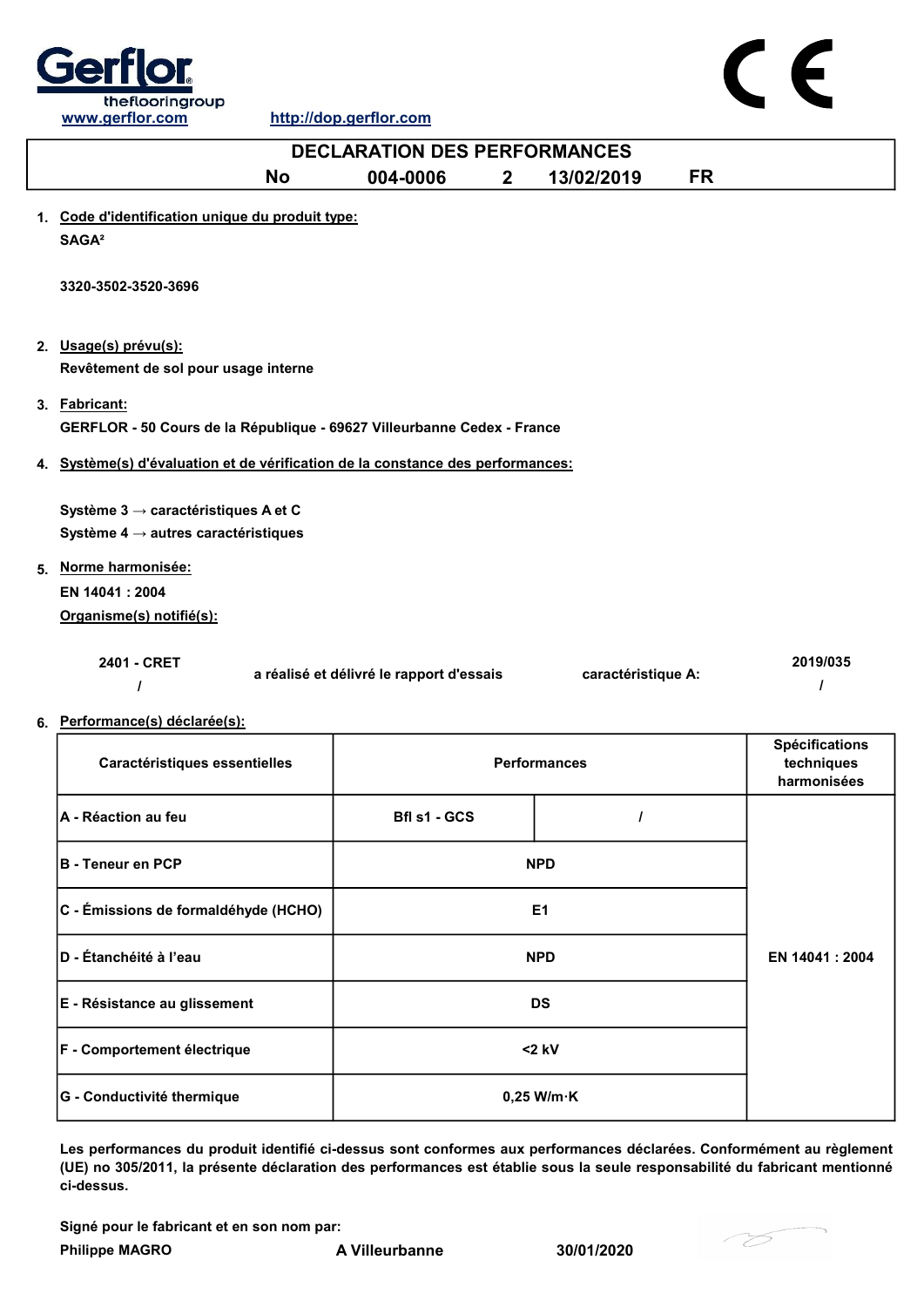

| <u>www.ychol.com</u>                                                    | <u> шир. дор. усплог. com</u>   |                       |    |                      |
|-------------------------------------------------------------------------|---------------------------------|-----------------------|----|----------------------|
|                                                                         | <b>LEISTUNGSERKLÄRUNG</b>       |                       |    |                      |
| <b>No</b>                                                               | 004-0006<br>$\mathbf{2}$        | 13/02/2019            | DE |                      |
| 1. Eindeutiger Kenncode des Produkttyps:                                |                                 |                       |    |                      |
| SAGA <sup>2</sup>                                                       |                                 |                       |    |                      |
|                                                                         |                                 |                       |    |                      |
| 3320-3502-3520-3696                                                     |                                 |                       |    |                      |
|                                                                         |                                 |                       |    |                      |
| 2. Verwendungszweck(e):                                                 |                                 |                       |    |                      |
| Bodenbeläge für Innenanwendung                                          |                                 |                       |    |                      |
| 3. Hersteller:                                                          |                                 |                       |    |                      |
| GERFLOR - 50 Cours de la République - 69627 Villeurbanne Cedex - France |                                 |                       |    |                      |
| 4. System(e) zur Bewertung und Überprüfung der Leistungsbeständigkeit:  |                                 |                       |    |                      |
|                                                                         |                                 |                       |    |                      |
| System $3 \rightarrow$ Wesentliche A und C                              |                                 |                       |    |                      |
| System 4 $\rightarrow$ Andere wesentliche                               |                                 |                       |    |                      |
| 5. Harmonisierte Norm:                                                  |                                 |                       |    |                      |
| EN 14041: 2004                                                          |                                 |                       |    |                      |
| Notifizierte Stelle(n):                                                 |                                 |                       |    |                      |
| 2401 - CRET                                                             |                                 |                       |    | 2019/035             |
| $\prime$                                                                | hat vorgenommen die Prüfbericht | <b>Wesentliche A:</b> |    | $\prime$             |
|                                                                         |                                 |                       |    |                      |
| 6. Erklärte Leistung(en):                                               |                                 |                       |    | Harmonisierte        |
| <b>Wesentliche Merkmale</b>                                             |                                 | Leistung              |    | technische           |
|                                                                         |                                 |                       |    | <b>Spezifikation</b> |
| A - Brandverhalten                                                      | Bfl s1 - GCS                    | $\mathcal{L}$         |    |                      |
|                                                                         |                                 |                       |    |                      |
| <b>B</b> - Gehalt an PCP                                                |                                 | <b>NPD</b>            |    |                      |
| C - Formaldehydemissionen (HCHO)                                        |                                 | E <sub>1</sub>        |    |                      |
|                                                                         |                                 |                       |    |                      |
| D - Wasserdichtigkeit                                                   |                                 | <b>NPD</b>            |    | EN 14041 : 2004      |
|                                                                         |                                 |                       |    |                      |

| E - Gleitwiderstand        | DS                   |  |
|----------------------------|----------------------|--|
| F - Elektrisches Verhalten | $<$ 2 kV             |  |
| G - Wärmeleitfähigkeit     | $0,25$ W/m $\cdot$ K |  |

Die Leistung des vorstehenden Produkts entspricht der erklärten Leistung/den erklärten Leistungen. Für die Erstellung der Leistungserklärung im Einklang mit der Verordnung (EU) Nr. 305/2011 ist allein der obengenannte Hersteller verantwortlich.

Philippe MAGRO in Villeurbanne 30/01/2020 Unterzeichnet für den Hersteller und im Namen des Herstellers von:



 $C \in$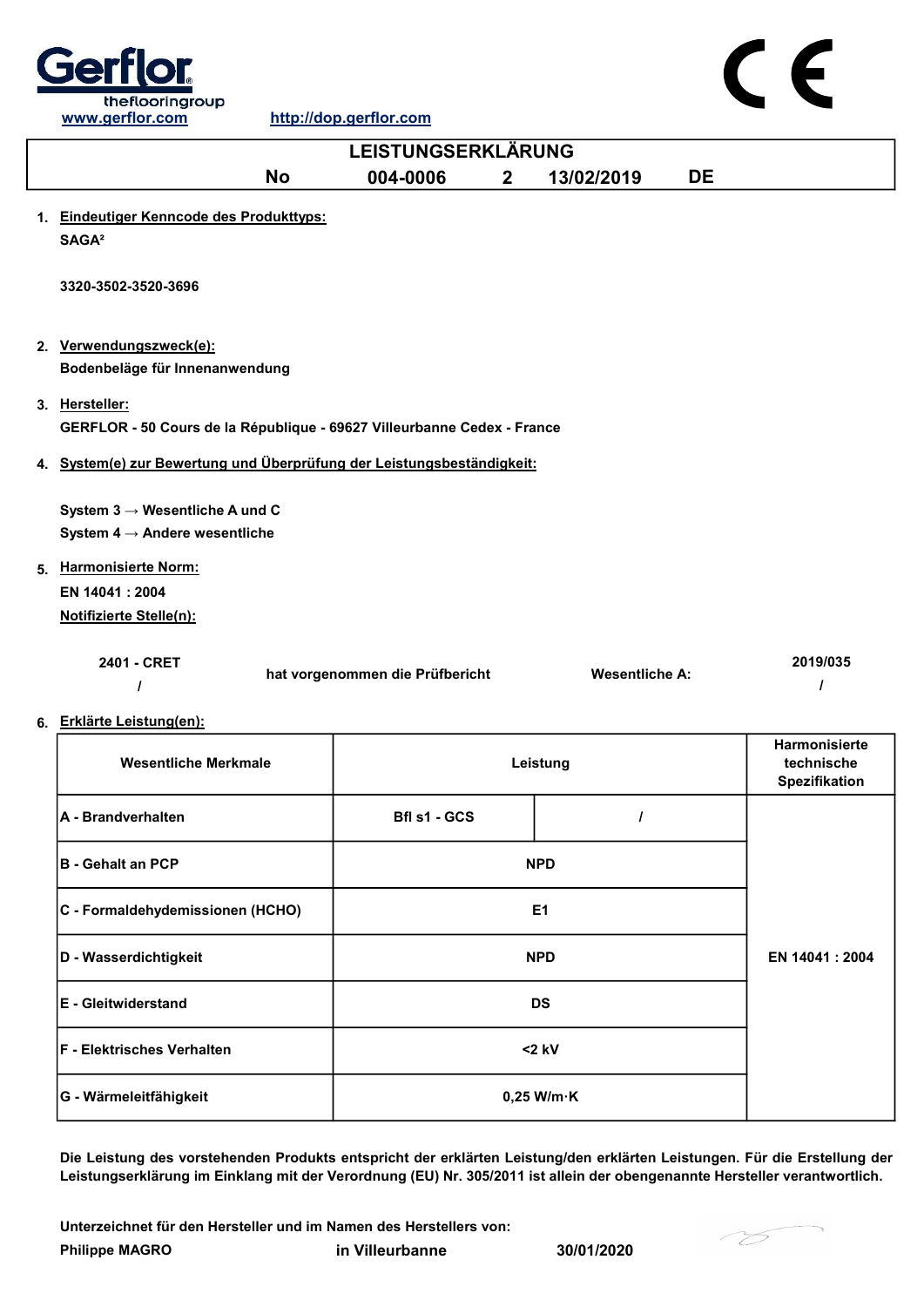

www.gerflor.com http://dop.gerflor.com



|    | www.yernor.com                                                                            | <b>IIIID.</b> //UOD.ger1101.COM          |                            |           |               |
|----|-------------------------------------------------------------------------------------------|------------------------------------------|----------------------------|-----------|---------------|
|    |                                                                                           | ДЕКЛАРАЦИЯ ЗА ЕКСПЛОАТАЦИОННИ ПОКАЗАТЕЛИ |                            |           |               |
|    | <b>No</b>                                                                                 | 004-0006<br>2 <sup>1</sup>               | 13/02/2019                 | <b>BG</b> |               |
|    | 1. Уникален идентификационен код на типа продукт:                                         |                                          |                            |           |               |
|    | SAGA <sup>2</sup>                                                                         |                                          |                            |           |               |
|    |                                                                                           |                                          |                            |           |               |
|    | 3320-3502-3520-3696                                                                       |                                          |                            |           |               |
|    |                                                                                           |                                          |                            |           |               |
|    | 2. Предвидена употреба/употреби:                                                          |                                          |                            |           |               |
|    | Подови покрития за използване на закрито                                                  |                                          |                            |           |               |
|    |                                                                                           |                                          |                            |           |               |
|    | 3. Производител:                                                                          |                                          |                            |           |               |
|    | GERFLOR - 50 Cours de la République - 69627 Villeurbanne Cedex - France                   |                                          |                            |           |               |
| 4. | Система/системи за оценяване и проверка на постоянството на експлоатационните показатели: |                                          |                            |           |               |
|    |                                                                                           |                                          |                            |           |               |
|    | Система 3 $\rightarrow$ съществени характеристики А и С                                   |                                          |                            |           |               |
|    | Система 4 → друг съществени характеристики                                                |                                          |                            |           |               |
| 5. | Хармонизиран стандарт:                                                                    |                                          |                            |           |               |
|    | EN 14041 : 2004                                                                           |                                          |                            |           |               |
|    | Нотифициран орган/органи:                                                                 |                                          |                            |           |               |
|    |                                                                                           |                                          |                            |           |               |
|    | 2401 - CRET                                                                               | извърши и издаде протоколи от            | съществени характеристики  |           | 2019/035      |
|    | I                                                                                         | изпитвания                               | А:                         |           | ı             |
|    | 6. Декларирани експлоатационни показатели:                                                |                                          |                            |           |               |
|    |                                                                                           |                                          |                            |           | Хармонизирана |
|    | Съществени характеристики                                                                 |                                          | Експлоатационни показатели |           | техническа    |
|    |                                                                                           |                                          |                            |           | спецификация  |
|    | А - Реакция на огън                                                                       | Bfl s1 - GCS                             |                            |           |               |
|    |                                                                                           |                                          |                            |           |               |
|    | В - Съдържание на пентахлорофенол                                                         |                                          | <b>NPD</b>                 |           |               |
|    |                                                                                           |                                          |                            |           |               |
|    | С - Емисии на формалдехид                                                                 |                                          | E1                         |           |               |
|    |                                                                                           |                                          |                            |           |               |

| <b>D</b> - Водонепроницаемост         | <b>NPD</b>                                                                                                 | EN 14041 : 2004 |
|---------------------------------------|------------------------------------------------------------------------------------------------------------|-----------------|
| <b>Е</b> - Устойчивост на приплъзване | DS                                                                                                         |                 |
| <b>F</b> - Електрическо поведение     | $<$ 2 kV                                                                                                   |                 |
| <b>G</b> - Топлопроводимост           | $0.25$ W/m $\cdot$ K                                                                                       |                 |
|                                       | Експпозтанионнито показатоли на пропукта, посонони по горо, са в съоттотрио с поклариванито оксплозтанионн |                 |

Експлоатационните показатели на продукта, посочени по-горе, са в съответствие с декларираните експлоатационни показатели. Настоящата декларация за експлоатационни показатели се издава в съответствие с Регламент (ЕС) № 305/2011, като отговорността за нея се носи изцяло от посочения по-горе производител.

Подписано за и от името на производителя от:

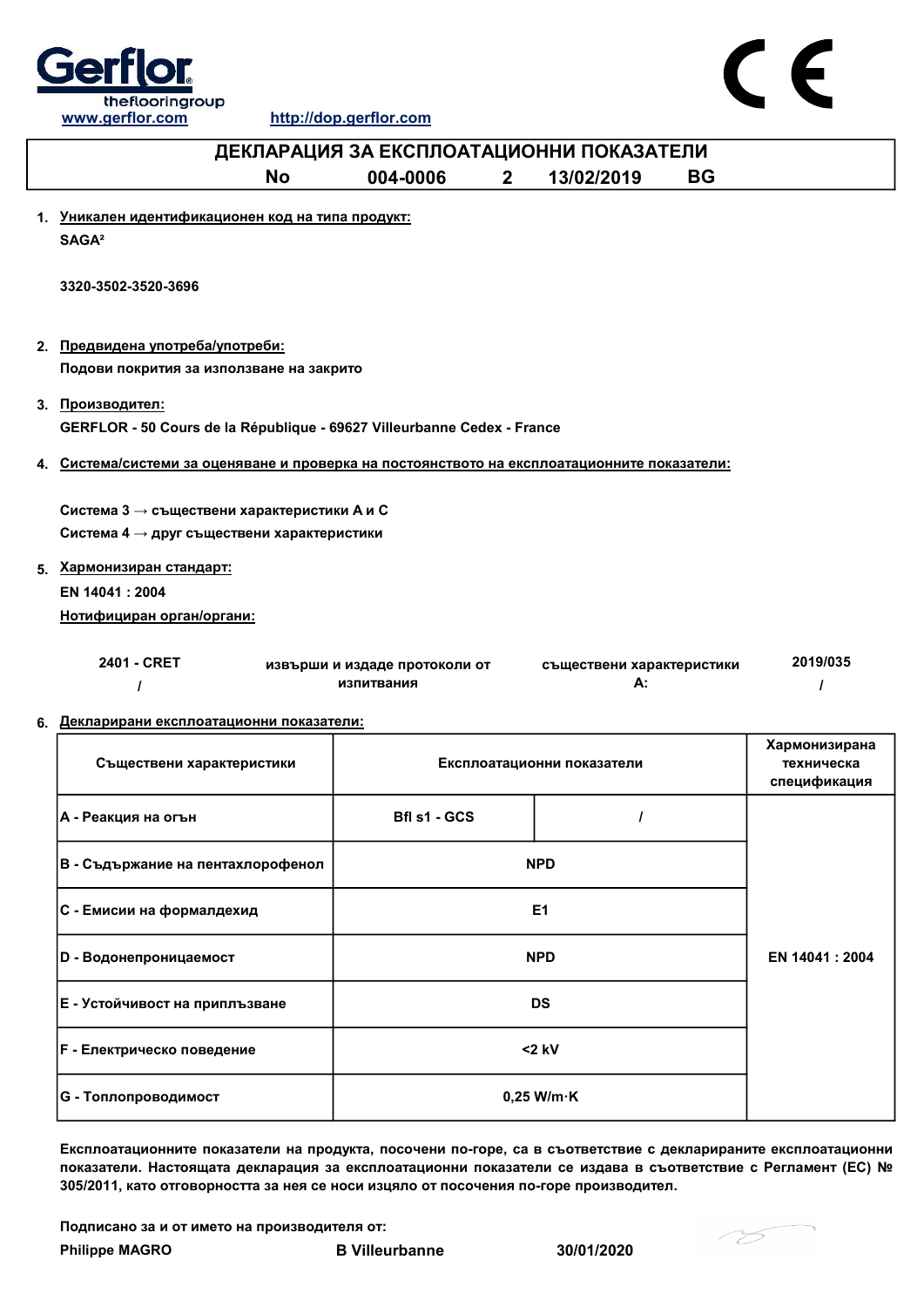



## No 004-0006 2 13/02/2019 CS 1. Jedinečný identifikační kód typu výrobku: SAGA² 2. <u>Zamýšlené/zamýšlená použití:</u> 3. Výrobce: 4. Systém/systémy POSV: 5. Harmonizovaná norma: 2401 - CRET / 6. Deklarovaná vlastnost/Deklarované vlastnosti: provedl a vydal zkušební protokoly charakteristiky A: / PROHLÁŠENÍ O VLASTNOSTECH 3320-3502-3520-3696 Podlahova krytina pro použití v interiéru GERFLOR - 50 Cours de la République - 69627 Villeurbanne Cedex - France Systém 3 → charakteristiky A a C Systém 4 → ostatni charakteristiky EN 14041 : 2004 Oznámený subjekt/oznámené subjekty: 2019/035

| Základní charakteristiky         | <b>Vlastnost</b>     | Harmonizované<br>technické<br>specifikace |  |
|----------------------------------|----------------------|-------------------------------------------|--|
| IA - Reakce na oheň              | Bfl s1 - GCS         |                                           |  |
| B - Obsah pentachlorfenolu (PCP) | <b>NPD</b>           |                                           |  |
| C - Emise formaldehydu           | E <sub>1</sub>       |                                           |  |
| D - Vodotěsnost                  | <b>NPD</b>           | EN 14041 : 2004                           |  |
| E - Odolnost proti skluzu        | <b>DS</b>            |                                           |  |
| F - Elektrostatické vlastnosti   | $<$ 2 kV             |                                           |  |
| G - Tepelnou vodivost            | $0,25$ W/m $\cdot$ K |                                           |  |

Vlastnosti výše uvedeného výrobku jsou ve shodě se souborem deklarovaných vlastností. Toto prohlášení o vlastnostech se v souladu s nařízením (EU) č. 305/2011 vydává na výhradní odpovědnost výrobce uvedeného výše.

Philippe MAGRO V Villeurbanne 30/01/2020 Podepsáno za výrobce a jeho jménem:

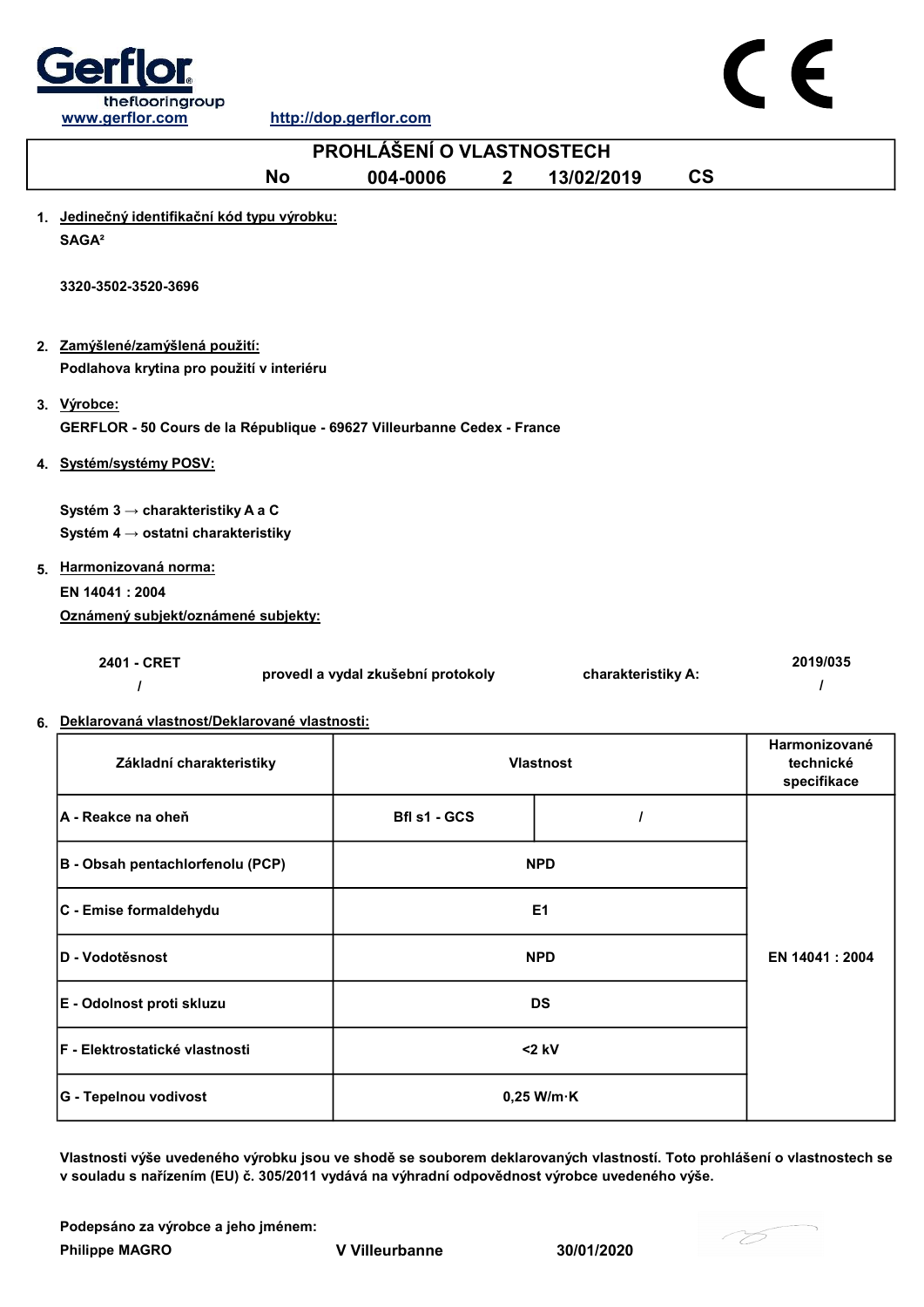

| <u>TATALAN MARKATKAN MI</u><br><u>inepline of pige intervention</u>          |                                        |                |               |           |                 |
|------------------------------------------------------------------------------|----------------------------------------|----------------|---------------|-----------|-----------------|
|                                                                              | <b>YDEEVNEDEKLARATION</b>              |                |               |           |                 |
| <b>No</b>                                                                    | 004-0006                               | $\overline{2}$ | 13/02/2019    | <b>DA</b> |                 |
| 1. Varetypens unikke identifikationskode:                                    |                                        |                |               |           |                 |
| SAGA <sup>2</sup>                                                            |                                        |                |               |           |                 |
|                                                                              |                                        |                |               |           |                 |
| 3320-3502-3520-3696                                                          |                                        |                |               |           |                 |
|                                                                              |                                        |                |               |           |                 |
| 2. Tilsigtet anvendelse:                                                     |                                        |                |               |           |                 |
| Gulvbelægning beregnet til indvendig brug                                    |                                        |                |               |           |                 |
| 3. Fabrikant:                                                                |                                        |                |               |           |                 |
| GERFLOR - 50 Cours de la République - 69627 Villeurbanne Cedex - France      |                                        |                |               |           |                 |
|                                                                              |                                        |                |               |           |                 |
| 4. System eller systemer til vurdering og kontrol af konstansen af ydeevnen: |                                        |                |               |           |                 |
| Systemet 3 → egenskaber A og C                                               |                                        |                |               |           |                 |
| Systemet 4 $\rightarrow$ anden egenskaber                                    |                                        |                |               |           |                 |
|                                                                              |                                        |                |               |           |                 |
| 5. Harmoniseret standard:<br>EN 14041: 2004                                  |                                        |                |               |           |                 |
| Notificeret organ/notificerede organer:                                      |                                        |                |               |           |                 |
|                                                                              |                                        |                |               |           |                 |
| 2401 - CRET                                                                  |                                        |                |               |           | 2019/035        |
|                                                                              | udførte og udstedte prøvningsrapporten |                | egenskaber A: |           |                 |
| 6. Deklareret ydeevne/deklarerede ydeevner:                                  |                                        |                |               |           |                 |
|                                                                              |                                        |                |               |           | Harmoniserede   |
| Væsentlige egenskaber                                                        |                                        |                | Ydeevne       |           | tekniske        |
|                                                                              |                                        |                |               |           | specifikationer |
| A - Reaktion ved brand                                                       | Bfl s1 - GCS                           |                | $\mathcal{L}$ |           |                 |
|                                                                              |                                        |                |               |           |                 |
| B - Indhold af pentachlorophenol (PCP)                                       |                                        |                | <b>NPD</b>    |           |                 |
| C - Afgivelse af formaldehyd                                                 |                                        |                | E1            |           |                 |
|                                                                              |                                        |                |               |           |                 |

D - Vandtæthed NPD E - Skridsikkerhed DS F - Elektrisk opførsel <2 kV G - Varmeledningsevne by a control of the control of the 0,25 W/m·K EN 14041 : 2004

Ydeevnen for den vare, der er anført ovenfor, er i overensstemmelse med den deklarerede ydeevne. Denne ydeevnedeklaration er udarbejdet i overensstemmelse med forordning (EU) nr. 305/2011 på eneansvar af den fabrikant, der er anført ovenfor.

Underskrevet for fabrikanten og på dennes vegne af:

Philippe MAGRO Villeurbanne 30/01/2020



 $C \in$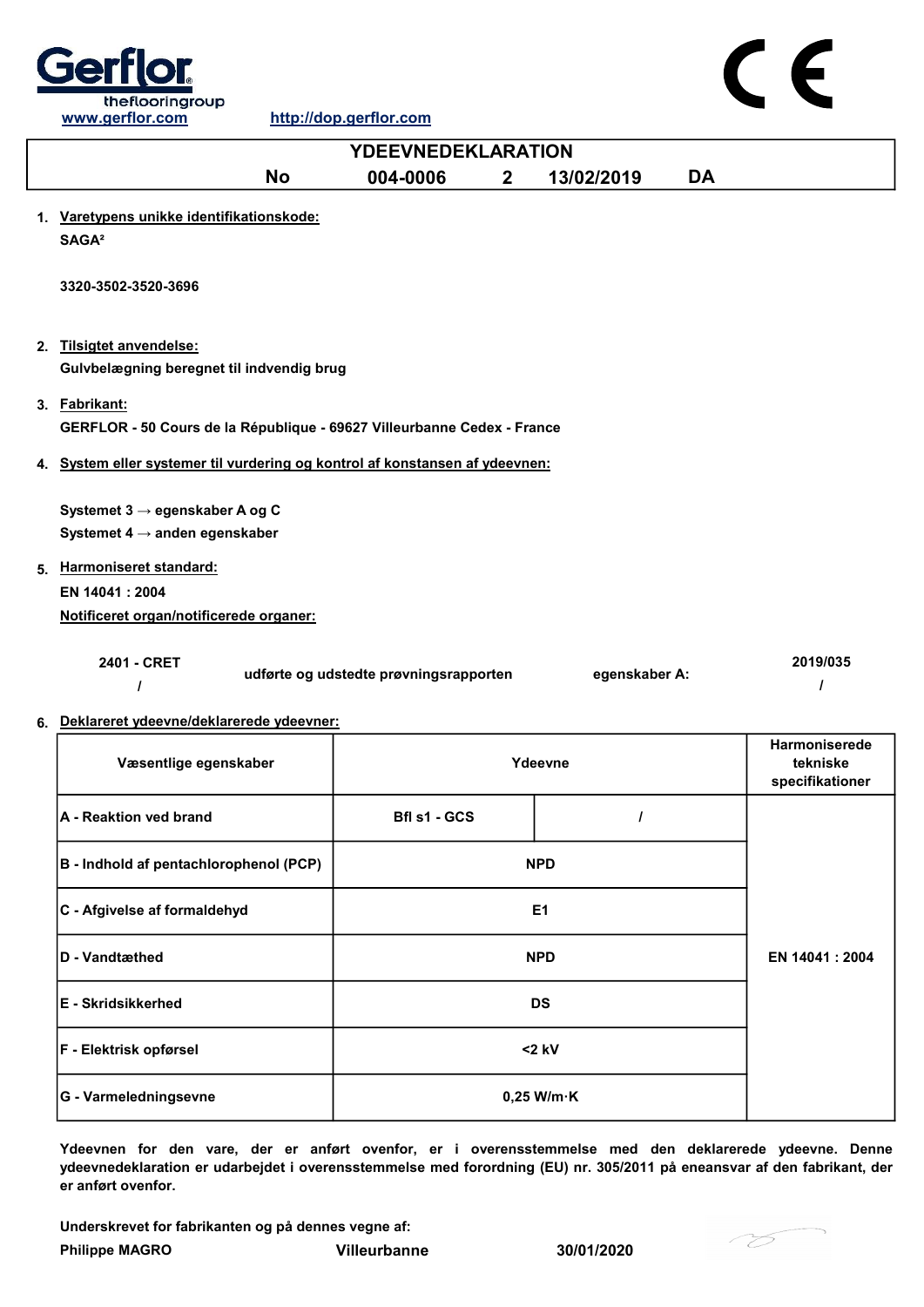

| ΔΗΛΩΣΗ ΕΠΙΔΟΣΕΩΝ                                                                                                                |                                                |              |                           |           |                                         |
|---------------------------------------------------------------------------------------------------------------------------------|------------------------------------------------|--------------|---------------------------|-----------|-----------------------------------------|
| <b>No</b>                                                                                                                       | 004-0006                                       | $\mathbf{2}$ | 13/02/2019                | <b>EL</b> |                                         |
| 1. Μοναδικός κωδικός ταυτοποίησης του τύπου του προϊόντος:<br>SAGA <sup>2</sup>                                                 |                                                |              |                           |           |                                         |
| 3320-3502-3520-3696                                                                                                             |                                                |              |                           |           |                                         |
| 2. Προβλεπόμενη(-ες) χρήση(-εις):<br>Καλύμματα δαπέδου για χρήση σε εσωτερικούς χώρους                                          |                                                |              |                           |           |                                         |
| 3. Κατασκευαστής:<br>GERFLOR - 50 Cours de la République - 69627 Villeurbanne Cedex - France                                    |                                                |              |                           |           |                                         |
| 4. Σύστημα/συστήματα AVCP (αξιολόγηση και επαλήθευση της σταθερότητας της επίδοσης):                                            |                                                |              |                           |           |                                         |
| Σύστημα 3 $\rightarrow$ ουσιώδη χαρακτηριστικά Α και C<br>Σύστημα 4 → άλλος ουσιώδη χαρακτηριστικά<br>5. Εναρμονισμένα πρότυπα: |                                                |              |                           |           |                                         |
| EN 14041 : 2004                                                                                                                 |                                                |              |                           |           |                                         |
| Κοινοποιημένος(-οι) οργανισμός(-οι):                                                                                            |                                                |              |                           |           |                                         |
| 2401 - CRET<br>$\prime$                                                                                                         | διενήργησε και εξέδωσε εκθέσεις των<br>δοκιμών |              | ουσιώδη χαρακτηριστικά Α: |           | 2019/035<br>$\prime$                    |
| 6. Δηλωθείσα(-ες) επίδοση(-εις):                                                                                                |                                                |              |                           |           |                                         |
| Ουσιώδη χαρακτηριστικά                                                                                                          |                                                |              | Απόδοση                   |           | Εναρμονισμένη<br>τεχνική<br>προδιαγραφή |
| Α - Αντίδραση στη φωτιά                                                                                                         | Bfl s1 - GCS                                   |              | $\prime$                  |           |                                         |
| Β - πενταχλωροφαινόλη περιεχόμενο                                                                                               |                                                |              | <b>NPD</b>                |           |                                         |
| C - Εκπομπή φορμαλδεΰδης                                                                                                        |                                                |              | E <sub>1</sub>            |           |                                         |

Η επίδοση του προϊόντος που ταυτοποιείται ανωτέρω είναι σύμφωνη με τη (τις) δηλωθείσα(-ες) επίδοση(-εις). Η δήλωση αυτή των επιδόσεων συντάσσεται, σύμφωνα με τον κανονισμό (ΕΕ) αριθ. 305/2011, με αποκλειστική ευθύνη του κατασκευαστή που ταυτοποιείται ανωτέρω. G - Θερμική αγωγιμότητα 0,25 W/m·K

Υπογραφή για λογαριασμό και εξ ονόματος του κατασκευαστή από:

E - Αντίσταση στην ολίσθηση DS

Philippe MAGRO Villeurbanne 30/01/2020

F - Ηλεκτρική συμπεριφορά

D - Itanchιitι

NPD

<2 kV



EN 14041 : 2004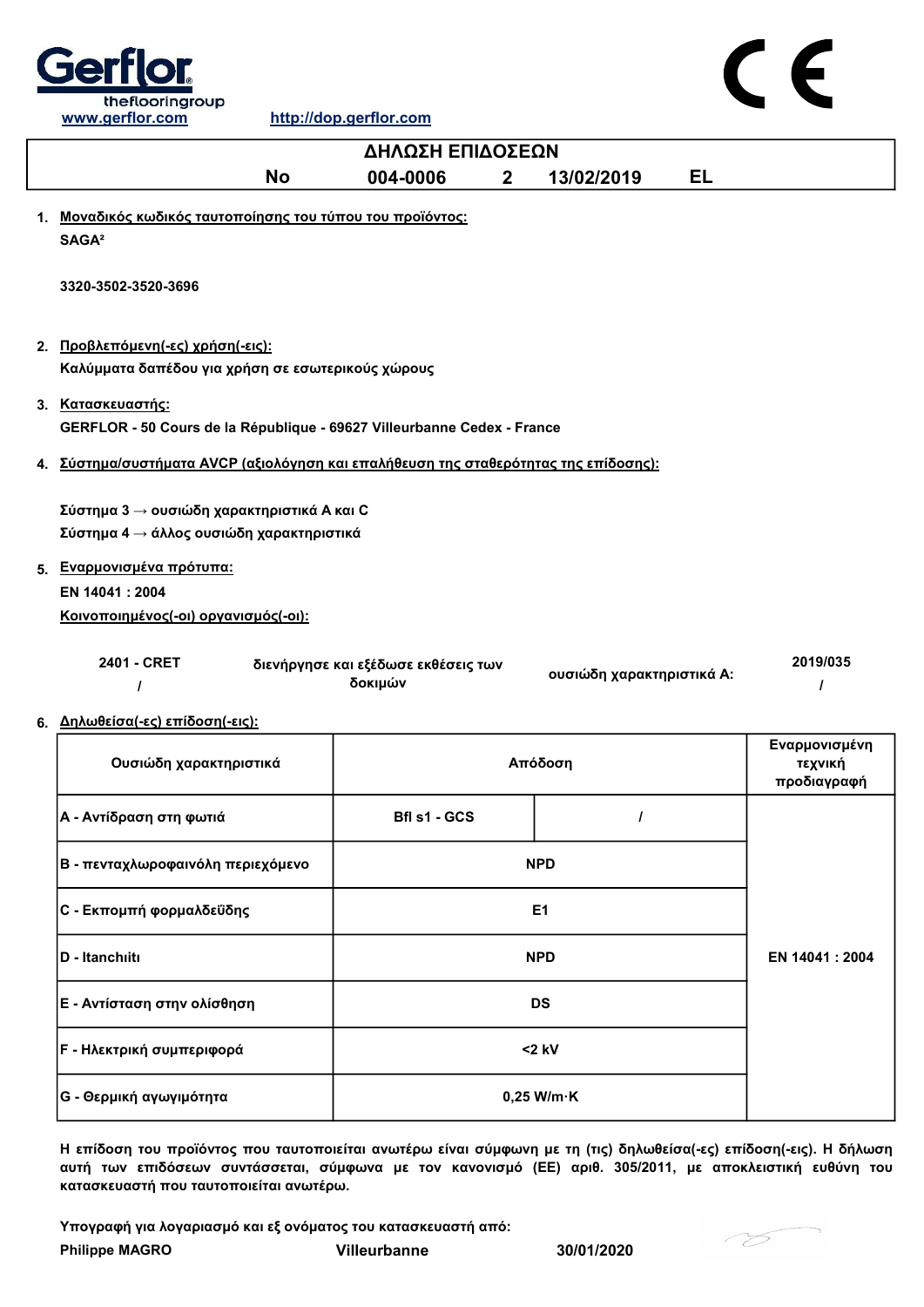



|                                                                                           | <b>DECLARACIÓN DE PRESTACIONES</b>    |              |                     |           |                                                    |
|-------------------------------------------------------------------------------------------|---------------------------------------|--------------|---------------------|-----------|----------------------------------------------------|
| <b>No</b>                                                                                 | 004-0006                              | $\mathbf{2}$ | 13/02/2019          | <b>ES</b> |                                                    |
| 1. Código de identificación única del producto tipo:<br>SAGA <sup>2</sup>                 |                                       |              |                     |           |                                                    |
| 3320-3502-3520-3696                                                                       |                                       |              |                     |           |                                                    |
| 2. Usos previstos:<br>Revestimiento de suelo para uso en interiores                       |                                       |              |                     |           |                                                    |
| 3. Fabricante:<br>GERFLOR - 50 Cours de la République - 69627 Villeurbanne Cedex - France |                                       |              |                     |           |                                                    |
| 4. Sistemas de evaluación y verificación de la constancia de las prestaciones (EVCP):     |                                       |              |                     |           |                                                    |
| Sistema 3 $\rightarrow$ características A y C                                             |                                       |              |                     |           |                                                    |
| Sistema 4 $\rightarrow$ otras características                                             |                                       |              |                     |           |                                                    |
| 5. Norma armonizada:                                                                      |                                       |              |                     |           |                                                    |
| EN 14041: 2004                                                                            |                                       |              |                     |           |                                                    |
| Organismos notificados:                                                                   |                                       |              |                     |           |                                                    |
| 2401 - CRET<br>$\prime$                                                                   | realizado y emitido informe de ensayo |              | características A:  |           | 2019/035<br>$\prime$                               |
| 6. Prestaciones declaradas:                                                               |                                       |              |                     |           |                                                    |
| Características esenciales                                                                |                                       |              | <b>Prestaciones</b> |           | <b>Especificaciones</b><br>técnicas<br>armonizadas |
| A - Reacción al fuego                                                                     | Bfl s1 - GCS                          |              | I                   |           |                                                    |

|                                        | ------     |                      |                 |
|----------------------------------------|------------|----------------------|-----------------|
| B - Contenido de pentaclorofenol (PCP) |            | <b>NPD</b>           |                 |
| C - Emisión de formaldehído            |            | E <sub>1</sub>       |                 |
| D - Estanquidad                        | <b>NPD</b> |                      | EN 14041 : 2004 |
| E - Resistencia al deslizamiento       | <b>DS</b>  |                      |                 |
| F - Comportamiento eléctrico           |            | $< 2$ kV             |                 |
| G - Conductividad térmica              |            | $0,25$ W/m $\cdot$ K |                 |

Las prestaciones del producto identificado anteriormente son conformes con el conjunto de prestaciones declaradas. La presente declaración de prestaciones se emite, de conformidad con el Reglamento (UE) no 305/2011, bajo la sola responsabilidad del fabricante arriba identificado.

Firmado por y en nombre del fabricante por:

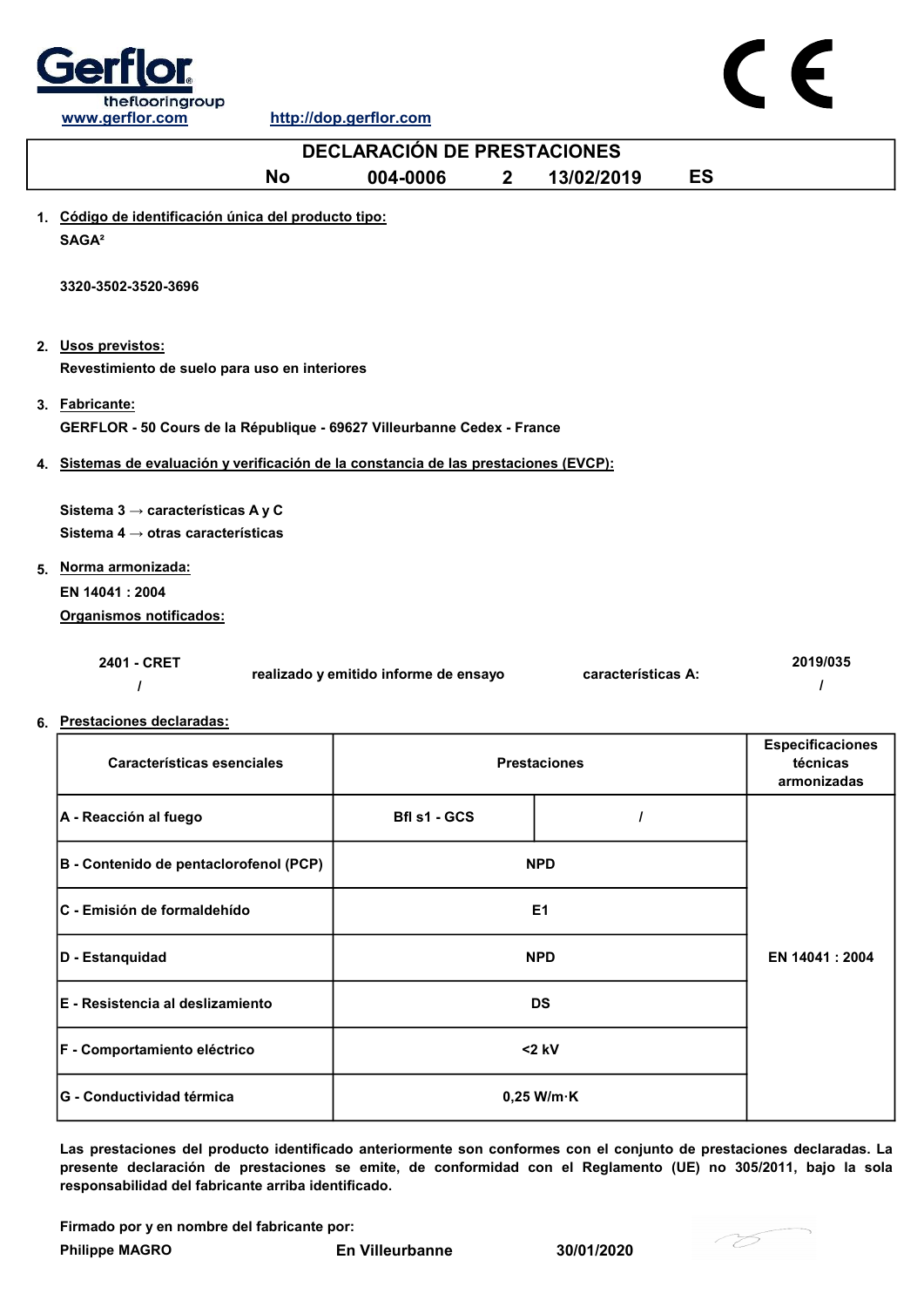

| <b>TOIMIVUSDEKLARATSIOON</b>                                                          |                                      |                |                 |    |                                    |  |
|---------------------------------------------------------------------------------------|--------------------------------------|----------------|-----------------|----|------------------------------------|--|
| <b>No</b>                                                                             | 004-0006                             | 2 <sup>1</sup> | 13/02/2019      | ET |                                    |  |
| 1. Tootetüübi kordumatu identifitseerimiskood:<br>SAGA <sup>2</sup>                   |                                      |                |                 |    |                                    |  |
| 3320-3502-3520-3696                                                                   |                                      |                |                 |    |                                    |  |
| 2. Kavandatud kasutusala(d):<br>Põrandakattematerjalid siseruumides kasutamiseks      |                                      |                |                 |    |                                    |  |
| 3. Tootja:<br>GERFLOR - 50 Cours de la République - 69627 Villeurbanne Cedex - France |                                      |                |                 |    |                                    |  |
| 4. Toimivuse püsivuse hindamise ja kontrolli süsteem:                                 |                                      |                |                 |    |                                    |  |
| Süsteem $3 \rightarrow p\ddot{o}$ hiomadused A ja C                                   |                                      |                |                 |    |                                    |  |
| Süsteem $4 \rightarrow$ muu põhiomadused                                              |                                      |                |                 |    |                                    |  |
|                                                                                       |                                      |                |                 |    |                                    |  |
| 5. Ühtlustatud standard:<br>EN 14041: 2004                                            |                                      |                |                 |    |                                    |  |
|                                                                                       |                                      |                |                 |    |                                    |  |
| Teavitatud asutus(ed):                                                                |                                      |                |                 |    |                                    |  |
| 2401 - CRET<br>$\prime$                                                               | teostas ning andis välja katseruande |                | põhiomadused A: |    | 2019/035<br>I                      |  |
| 6. Deklareeritud toimivus:                                                            |                                      |                |                 |    |                                    |  |
| Põhiomadused                                                                          |                                      |                | <b>Toimivus</b> |    | Ühtlustatud tehniline<br>kirjeldus |  |
| A - Tuletundlikkus                                                                    | Bfl s1 - GCS                         |                | $\prime$        |    |                                    |  |
| B - Pentaklorofenooli sisaldus                                                        |                                      |                | <b>NPD</b>      |    |                                    |  |

| Põhiomadused                   | <b>Toimivus</b>      |                 | Ühtlustatud tehniline<br>kirjeldus |
|--------------------------------|----------------------|-----------------|------------------------------------|
| <b>A - Tuletundlikkus</b>      | Bfl s1 - GCS         |                 |                                    |
| B - Pentaklorofenooli sisaldus | <b>NPD</b>           |                 |                                    |
| <b>IC - Formaldehüüdiheide</b> | E <sub>1</sub>       |                 |                                    |
| D - Läbilaskvuse               | <b>NPD</b>           | EN 14041 : 2004 |                                    |
| E - Libisemiskindluse          | <b>DS</b>            |                 |                                    |
| F - Elektriline käitumine      | $<$ 2 kV             |                 |                                    |
| <b>G</b> - Soojusjuhtivuse     | $0,25$ W/m $\cdot$ K |                 |                                    |

Eespool kirjeldatud toote toimivus vastab deklareeritud toimivusele. Käesolev toimivusdeklaratsioon on välja antud kooskõlas määrusega (EL) nr 305/2011 eespool nimetatud tootja ainuvastutusel.

Tootja poolt ja nimel allkirjastanud:

Philippe MAGRO Villeurbanne 30/01/2020

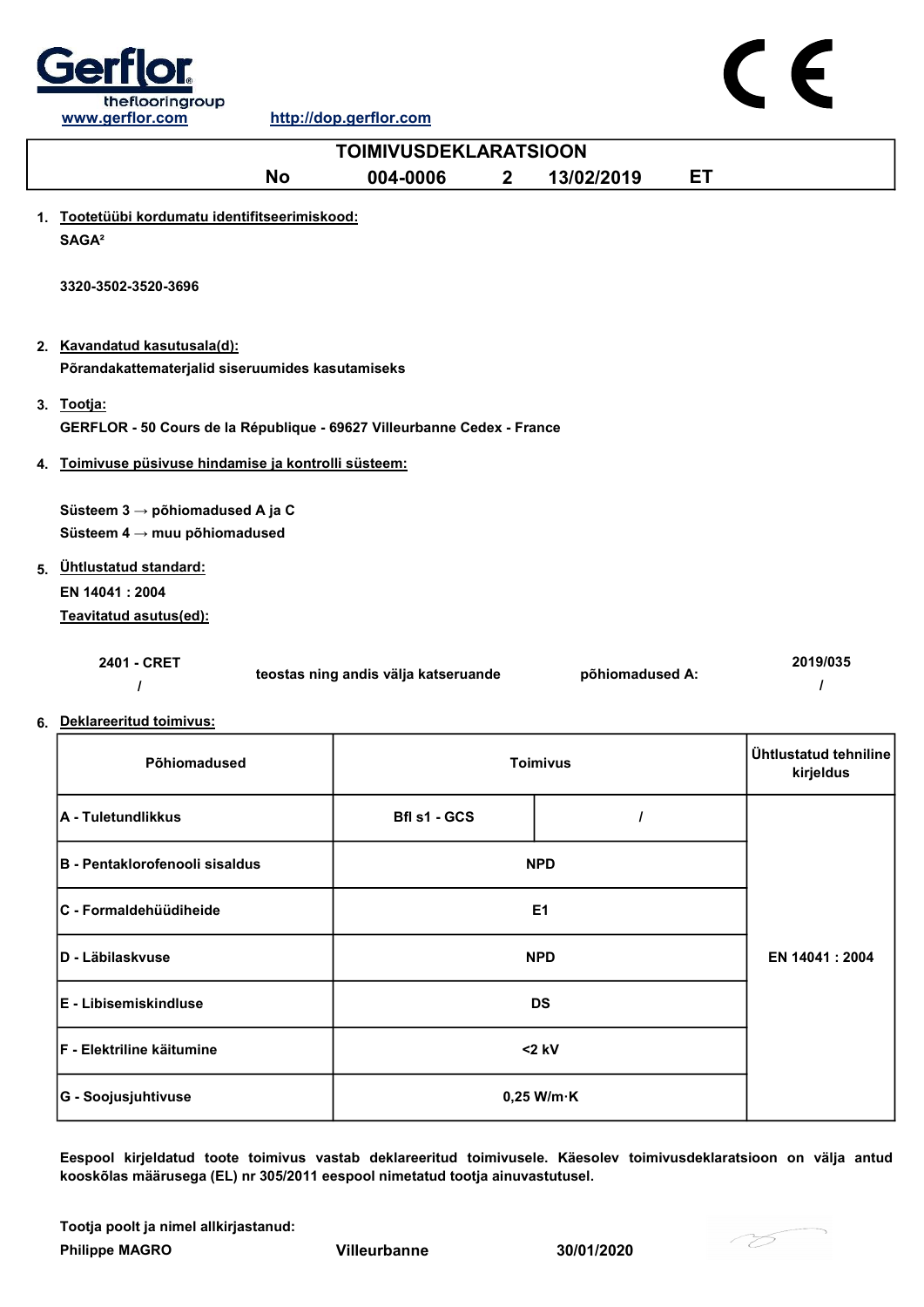

www.gerflor.com http://dop.gerflor.com

| www.gerrior.com                                                                                            |           | <u>http://aop.gerrior.com</u>   |              |                      |     |                                        |  |  |
|------------------------------------------------------------------------------------------------------------|-----------|---------------------------------|--------------|----------------------|-----|----------------------------------------|--|--|
| <b>SUORITUSTASOILMOITUS</b>                                                                                |           |                                 |              |                      |     |                                        |  |  |
|                                                                                                            | <b>No</b> | 004-0006                        | $\mathbf{2}$ | 13/02/2019           | FI. |                                        |  |  |
| 1. Tuotetyypin yksilöllinen tunniste:<br>SAGA <sup>2</sup>                                                 |           |                                 |              |                      |     |                                        |  |  |
| 3320-3502-3520-3696                                                                                        |           |                                 |              |                      |     |                                        |  |  |
| 2. Aiottu käyttötarkoitus (aiotut käyttötarkoitukset):<br>Lattianpäällysteet sisäkäyttöön                  |           |                                 |              |                      |     |                                        |  |  |
| 3. Valmistaja:<br>GERFLOR - 50 Cours de la République - 69627 Villeurbanne Cedex - France                  |           |                                 |              |                      |     |                                        |  |  |
| 4. Suoritustason pysyvyyden arvioinnissa ja varmentamisessa käytetty järjestelmä/käytetyt järjestelmät:    |           |                                 |              |                      |     |                                        |  |  |
| Järjestelmä 3 $\rightarrow$ perusominaisuudet A ja C<br>Järjestelmä $4 \rightarrow$ muut perusominaisuudet |           |                                 |              |                      |     |                                        |  |  |
| 5. Yhdenmukaistettu standardi:<br>EN 14041 : 2004                                                          |           |                                 |              |                      |     |                                        |  |  |
| Ilmoitettu laitos/ilmoitetut laitokset:                                                                    |           |                                 |              |                      |     |                                        |  |  |
| 2401 - CRET<br>$\prime$                                                                                    |           | suoritti ja antoi testiraportit |              | perusominaisuudet A: |     | 2019/035<br>$\prime$                   |  |  |
| 6. Ilmoitettu suoritustaso/ilmoitetut suoritustasot:                                                       |           |                                 |              |                      |     |                                        |  |  |
| Perusominaisuudet                                                                                          |           |                                 |              | <b>Suoritustaso</b>  |     | Yhdenmukaistetut<br>tekniset eritelmät |  |  |
| A - Palokäyttäytyminen                                                                                     |           | Bfl s1 - GCS                    |              | $\prime$             |     |                                        |  |  |

|  |  |  |                                                                                                        |  | Edellä yksilöidyn tuotteen suoritustaso on ilmoitettujen suoritustasojen joukon mukainen. Tämä suoritustasoilmoitus on |  |
|--|--|--|--------------------------------------------------------------------------------------------------------|--|------------------------------------------------------------------------------------------------------------------------|--|
|  |  |  | asetuksen (EU) N:o 305/2011 mukaisesti annettu edellä ilmoitetun valmistajan yksinomaisella vastuulla. |  |                                                                                                                        |  |

NPD

0,25 W/m·K

Valmistajan puolesta allekirjoittanut:

Philippe MAGRO Villeurbanne 30/01/2020

G - Lämmönjohtavuus

D - Vesitiiviys

E - Liukastumisenesto-ominaisuus DS

B - Pentakloorifenolipitoisuus | NPD

C - Formaldehydipäästöt E1

F - Sähköiset ominaisuudet <2 kV



EN 14041 : 2004

 $C \in$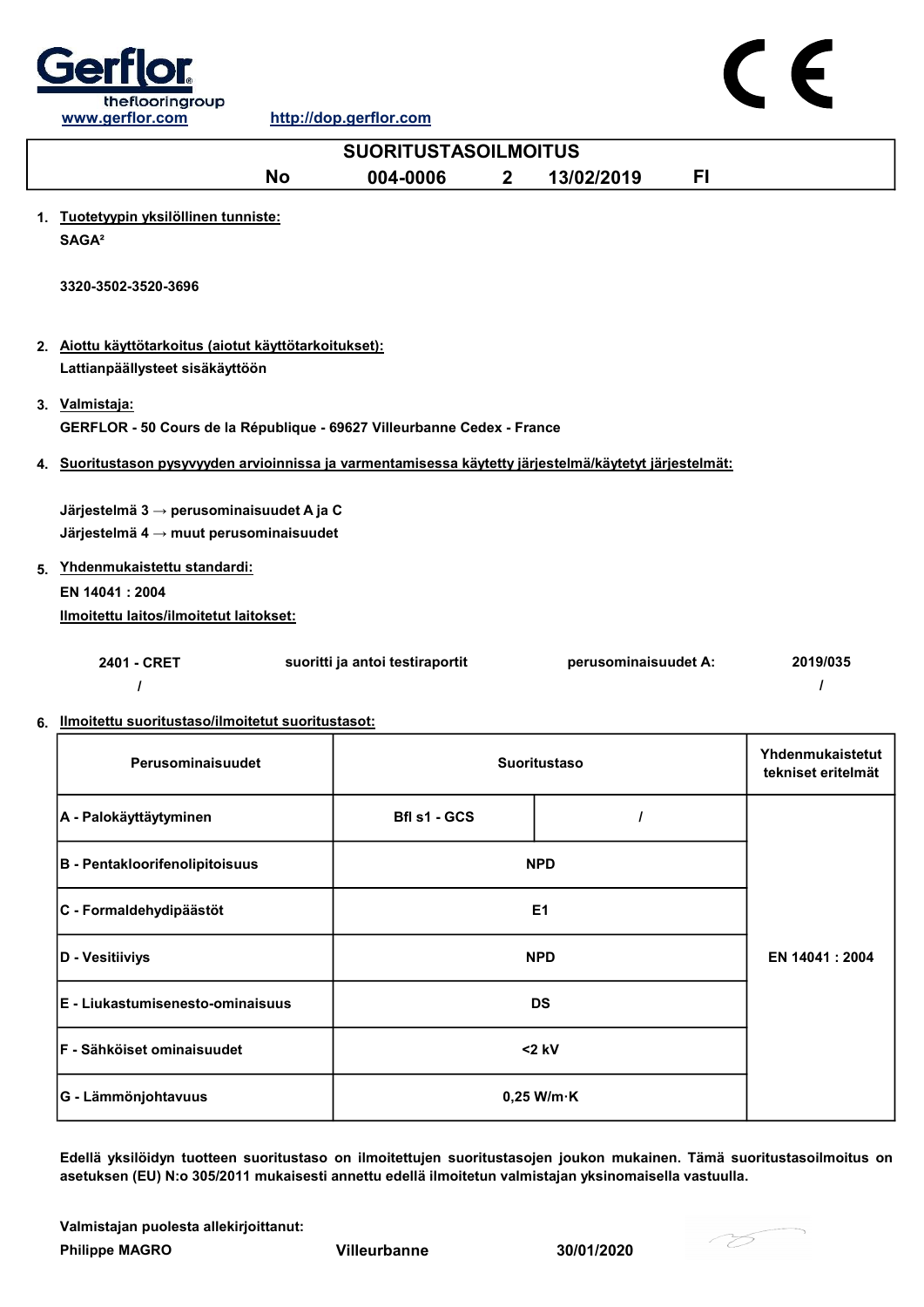

 $\epsilon$ 

| <b>No</b>                                                                                                                                                              | 004-0006     |                                                                                                                               | 13/02/2019                                                 | <b>HR</b>                                                                                                                                                                    |                                     |
|------------------------------------------------------------------------------------------------------------------------------------------------------------------------|--------------|-------------------------------------------------------------------------------------------------------------------------------|------------------------------------------------------------|------------------------------------------------------------------------------------------------------------------------------------------------------------------------------|-------------------------------------|
| SAGA <sup>2</sup>                                                                                                                                                      |              |                                                                                                                               |                                                            |                                                                                                                                                                              |                                     |
| 3320-3502-3520-3696                                                                                                                                                    |              |                                                                                                                               |                                                            |                                                                                                                                                                              |                                     |
| 2. Namjena/namjene:<br>Podna obloga za unutarnju upotrebu                                                                                                              |              |                                                                                                                               |                                                            |                                                                                                                                                                              |                                     |
| 3. Proizvođač:                                                                                                                                                         |              |                                                                                                                               |                                                            |                                                                                                                                                                              |                                     |
|                                                                                                                                                                        |              |                                                                                                                               |                                                            |                                                                                                                                                                              |                                     |
| Sustavu 3 → Bitne značajke A i C<br>Sustavu 4 → Druga bitne značajke<br>5. Uskladena norma:<br>EN 14041: 2004<br>Prijavljeno tijelo/prijavljena tijela:<br>2401 - CRET |              |                                                                                                                               |                                                            |                                                                                                                                                                              | 2019/035                            |
| Objavljena svojstva:<br>6.                                                                                                                                             |              |                                                                                                                               |                                                            |                                                                                                                                                                              | I                                   |
| Bitne značajke                                                                                                                                                         |              |                                                                                                                               |                                                            |                                                                                                                                                                              | Usklađena tehnička<br>specifikacija |
| A – Reakcija na požar                                                                                                                                                  | Bfl s1 - GCS |                                                                                                                               |                                                            |                                                                                                                                                                              |                                     |
| B - Sadrži pentaklorofenol                                                                                                                                             |              |                                                                                                                               |                                                            |                                                                                                                                                                              |                                     |
| C - Emisije formaldehida                                                                                                                                               |              |                                                                                                                               |                                                            |                                                                                                                                                                              |                                     |
| D - Vodonepropusnost                                                                                                                                                   |              |                                                                                                                               |                                                            |                                                                                                                                                                              | EN 14041 : 2004                     |
| E - Protukliznost                                                                                                                                                      |              |                                                                                                                               |                                                            |                                                                                                                                                                              |                                     |
|                                                                                                                                                                        |              | 1. Jedinstvena identifikacijska oznaka vrste proizvoda:<br>4. Sustav/sustavi za ocjenu i provjeru stalnosti svojstava (AVCP): | $2^{\circ}$<br>provedeno i izdano izvještaji o ispitivanju | <b>IZJAVA O SVOJSTVIMA</b><br>GERFLOR - 50 Cours de la République - 69627 Villeurbanne Cedex - France<br>Svojstva<br><b>NPD</b><br>E <sub>1</sub><br><b>NPD</b><br><b>DS</b> | Bitne značajke A:                   |

Prije utvrđeno svojstvo proizvoda u skladu je s objavljenim svojstvima. Ova izjava o svojstvima izdaje se, u skladu s Uredbom (EU) br. 305/2011, pod isključivom odgovornošću prethodno utvrđenog proizvođača.

Za proizvođača i u njegovo ime potpisao:

Philippe MAGRO U Villeurbanne 30/01/2020

F - Električno ponašanje <2 kV

G - Toplinska provodljivost **Canadian Access 1, 1998** 0,25 W/m·K

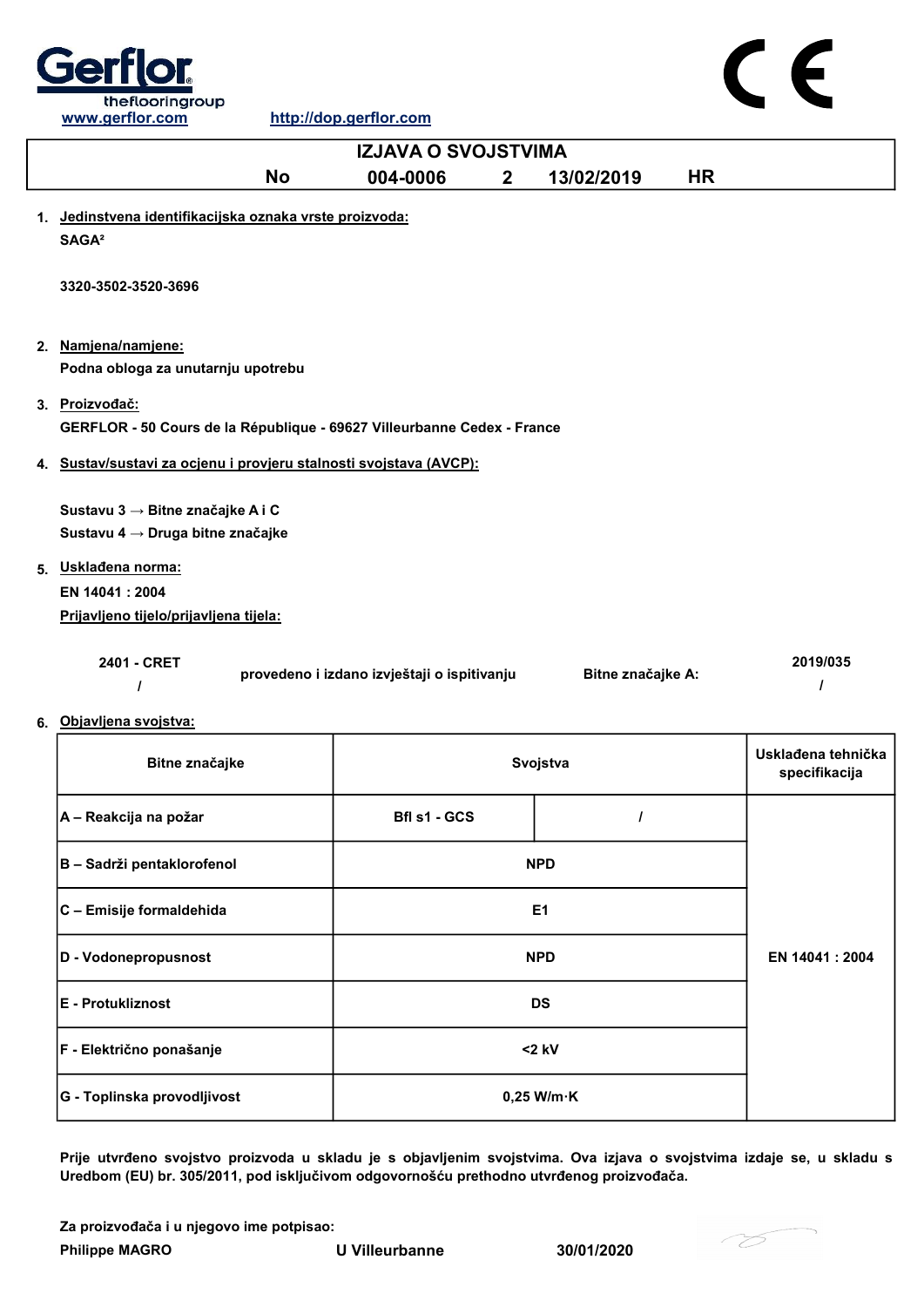

www.gerflor.com http://dop.gerflor.com

|    | <u>www.yernor.com</u>                                                                       |           | <u>IIIID.//UUD.yeHIUI.CUIII</u>            |              |                           |           |                                  |  |
|----|---------------------------------------------------------------------------------------------|-----------|--------------------------------------------|--------------|---------------------------|-----------|----------------------------------|--|
|    | <b>TELJESÍTMÉNYNYILATKOZAT</b>                                                              |           |                                            |              |                           |           |                                  |  |
|    |                                                                                             | <b>No</b> | 004-0006                                   | $\mathbf{2}$ | 13/02/2019                | <b>HU</b> |                                  |  |
|    | 1. A terméktípus egyedi azonosító kódja:<br>SAGA <sup>2</sup>                               |           |                                            |              |                           |           |                                  |  |
|    | 3320-3502-3520-3696                                                                         |           |                                            |              |                           |           |                                  |  |
|    | 2. Felhasználás célja(i):<br>Padlóburkoló anyagok beltéri használatra                       |           |                                            |              |                           |           |                                  |  |
|    | 3. Gyártó:<br>GERFLOR - 50 Cours de la République - 69627 Villeurbanne Cedex - France       |           |                                            |              |                           |           |                                  |  |
|    | 4. Az AVCP-rendszer(ek):                                                                    |           |                                            |              |                           |           |                                  |  |
|    | Rendszerben 3 → alapvető tulajdonságok A és C<br>Rendszerben 4 → más alapvető tulajdonságok |           |                                            |              |                           |           |                                  |  |
| 5. | Harmonizált szabvány:<br>EN 14041: 2004<br>Bejelentett szerv(ek):                           |           |                                            |              |                           |           |                                  |  |
|    | 2401 - CRET<br>6. A nyilatkozatban szereplő teljesítmény(ek):                               |           | végzett és a következőt adta ki jelentések |              | alapvető tulajdonságok A: |           | 2019/035<br>I                    |  |
|    | Alapvető tulajdonságok                                                                      |           |                                            |              | Teljesítmény              |           | Harmonizált műszaki<br>előírások |  |

| Alapvelo tulajuolisagok            | <b>Tellesitmeny</b> | előírások            |                 |
|------------------------------------|---------------------|----------------------|-----------------|
| A - Tűzvédelmi osztály             | Bfl s1 - GCS        |                      |                 |
| B - Pentaklór-fenol tartalom (PCP) | <b>NPD</b>          |                      |                 |
| IC - Formaldehidkibocsátás         | E1                  |                      |                 |
| D - Vízállóság                     | <b>NPD</b>          |                      | EN 14041 : 2004 |
| E - Csúszásgátló teljesítményt     |                     | <b>DS</b>            |                 |
| <b>IF - Elektromos viselkedés</b>  | $<$ 2 kV            |                      |                 |
| G - Hővezető képesség              |                     | $0,25$ W/m $\cdot$ K |                 |

A fent azonosított termék teljesítménye megfelel a bejelentett teljesítmény(ek)nek. A 305/2011/EU rendeletnek megfelelően e teljesítménynyilatkozat kiadásáért kizárólag a fent meghatározott gyártó a felelős.

A gyártó nevében és részéről aláíró személy:

Philippe MAGRO Villeurbanne 30/01/2020



 $\epsilon$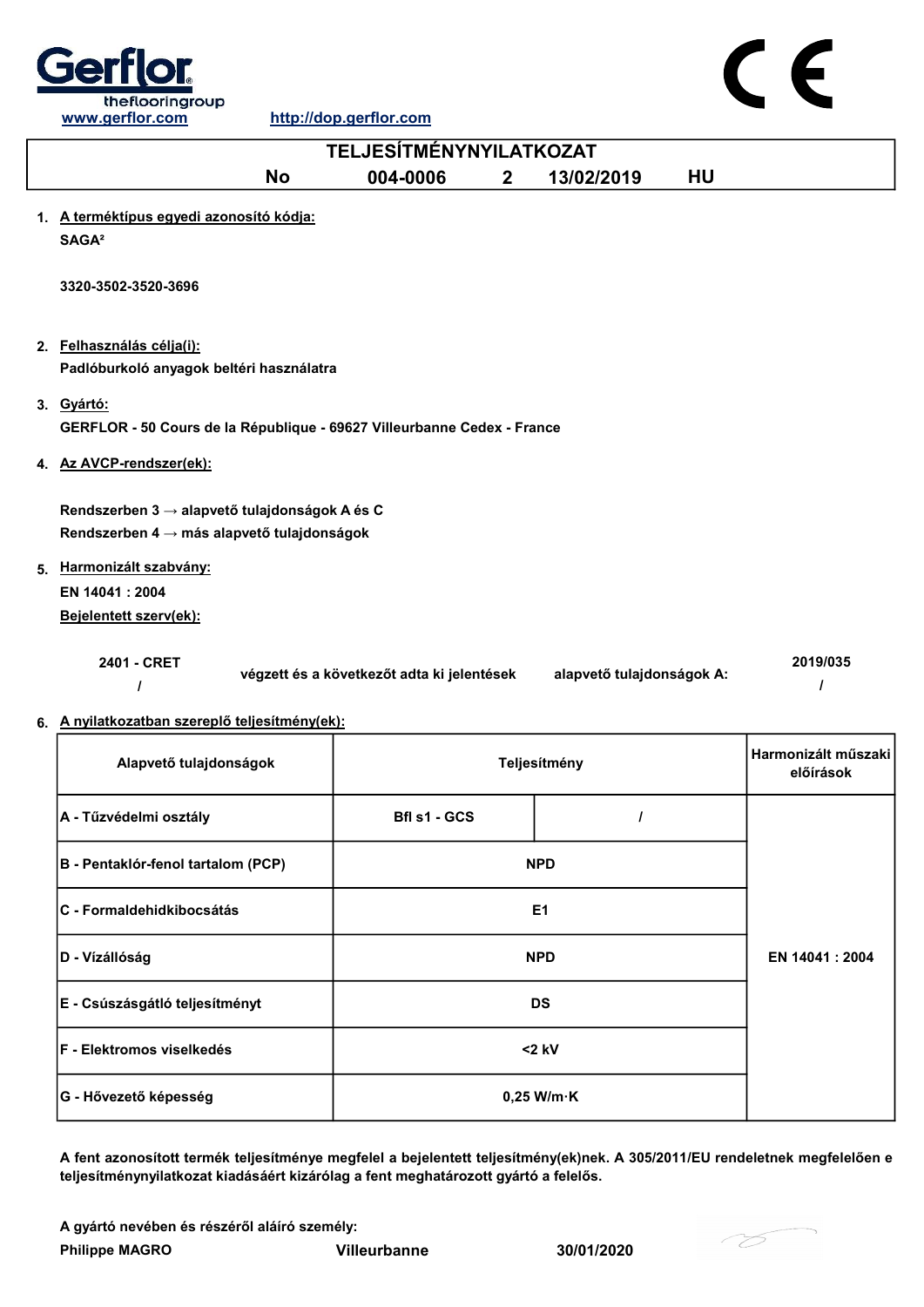

| <b>DICHIARAZIONE DI PRESTAZIONE</b>                                                            |                            |            |    |  |
|------------------------------------------------------------------------------------------------|----------------------------|------------|----|--|
| No                                                                                             | 004-0006<br>2 <sup>1</sup> | 13/02/2019 | IT |  |
| 1. Codice di identificazione unico del prodotto-tipo:<br>SAGA <sup>2</sup>                     |                            |            |    |  |
| 3320-3502-3520-3696                                                                            |                            |            |    |  |
| 2. Usi previsti:<br>Rivestimenti per uso interno                                               |                            |            |    |  |
| 3. Fabbricante:<br>GERFLOR - 50 Cours de la République - 69627 Villeurbanne Cedex - France     |                            |            |    |  |
| 4. Sistemi di VVCP:                                                                            |                            |            |    |  |
| Sistema $3 \rightarrow$ caratteristiche A e C<br>Sistema 4 $\rightarrow$ altre caratteristiche |                            |            |    |  |
| Norma armonizzata:<br>5.<br>EN 14041 : 2004<br>Organismi notificati:                           |                            |            |    |  |

| 2401 - CRET | ha effettuato e ha rilasciato relazioni di prova | caratteristiche A: | 2019/035 |
|-------------|--------------------------------------------------|--------------------|----------|
|             |                                                  |                    |          |

6. Prestazioni dichiarate:

| Caratteristiche essenziali               | Prestazioni          | Specifica tecnica<br>armonizzata |  |
|------------------------------------------|----------------------|----------------------------------|--|
| <b>A - Reazione al fuoco</b>             | Bfl s1 - GCS         |                                  |  |
| <b>B - Pentaclorofenolo</b>              | <b>NPD</b>           |                                  |  |
| C - Emissione di formaldeide (HCHO)      | E <sub>1</sub>       |                                  |  |
| D - Tenuta stagna                        | <b>NPD</b>           | EN 14041 : 2004                  |  |
| <b>IE - Resistenza allo scivolamento</b> |                      | <b>DS</b>                        |  |
| F - Compartemento all'elettricità        | $<$ 2 kV             |                                  |  |
| G - Conduttività termica                 | $0,25$ W/m $\cdot$ K |                                  |  |

La prestazione del prodotto sopra identificato è conforme all'insieme delle prestazioni dichiarate. La presente dichiarazione di responsabilità viene emessa, in conformità al regolamento (UE) n. 305/2011, sotto la sola responsabilità del fabbricante sopra identificato.

Firmato a nome e per conto del fabbricante da:

Philippe MAGRO **In Villeurbanne** 30/01/2020

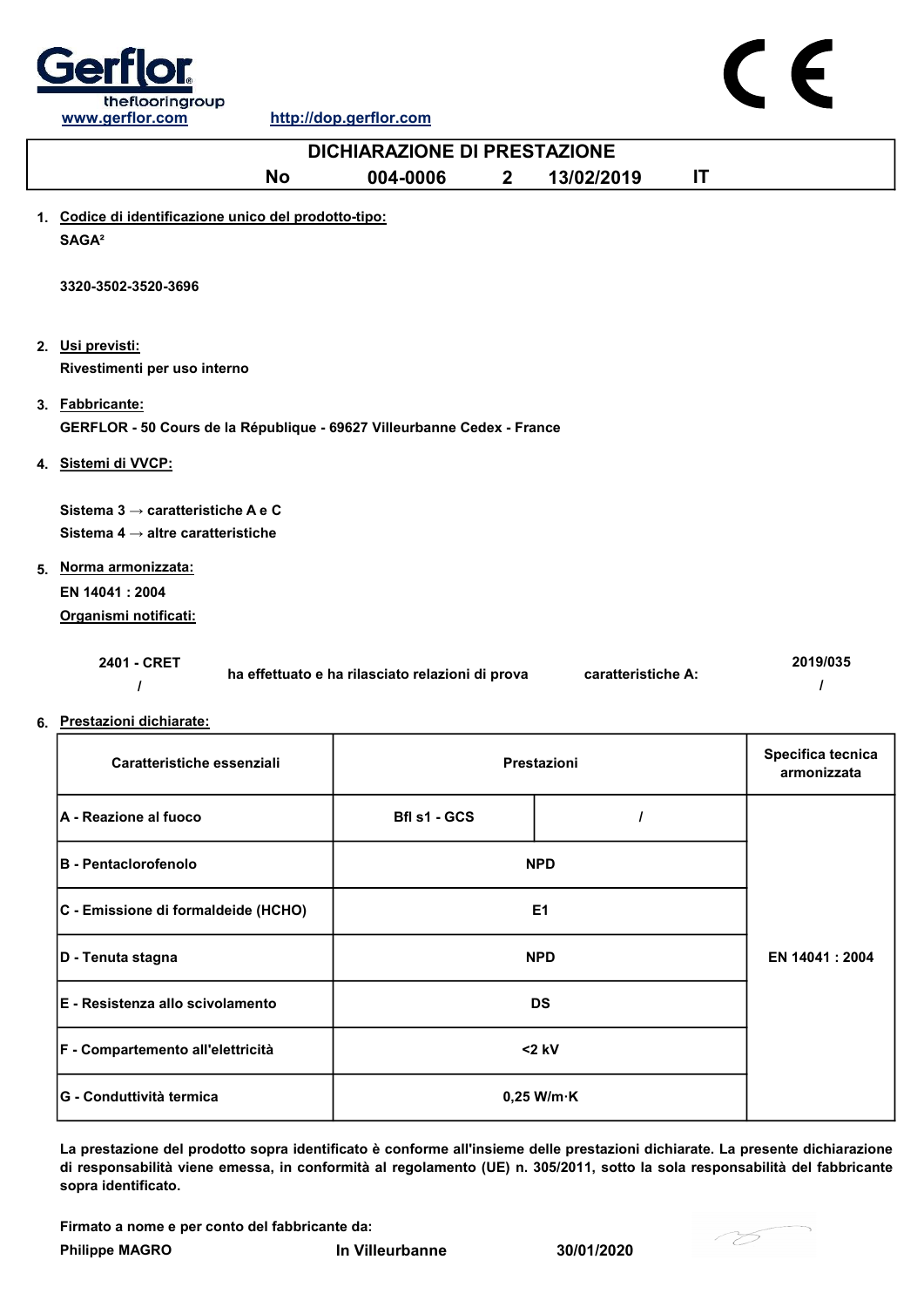



| EKSPLOATACINIŲ SAVYBIŲ DEKLARACIJA                                                        |                                     |                        |                                    |  |
|-------------------------------------------------------------------------------------------|-------------------------------------|------------------------|------------------------------------|--|
| <b>No</b>                                                                                 | 004-0006<br>2 <sup>1</sup>          | 13/02/2019             | <b>LT</b>                          |  |
| 1. Produkto tipo unikalus identifikavimo kodas:<br>SAGA <sup>2</sup>                      |                                     |                        |                                    |  |
| 3320-3502-3520-3696                                                                       |                                     |                        |                                    |  |
| 2. Naudojimo paskirtis (-ys):<br>Grindų dangos naudoti patalpų viduje                     |                                     |                        |                                    |  |
| 3. Gamintojas:<br>GERFLOR - 50 Cours de la République - 69627 Villeurbanne Cedex - France |                                     |                        |                                    |  |
| 4. Eksploatacinių savybių pastovumo vertinimo ir tikrinimo sistema (-os):                 |                                     |                        |                                    |  |
| Sistema 3 → charakteristikos A ir C<br>Sistema 4 $\rightarrow$ kitas charakteristikos     |                                     |                        |                                    |  |
| 5. Darnusis standartas:                                                                   |                                     |                        |                                    |  |
| EN 14041 : 2004                                                                           |                                     |                        |                                    |  |
| Notifikuotoji (-osios) įstaiga (-os):                                                     |                                     |                        |                                    |  |
| 2401 - CRET<br>$\prime$                                                                   | atliko ir išdavė bandymų ataskaitas | charakteristikos A:    | 2019/035<br>$\prime$               |  |
| 6. Deklaruojama (-os) eksploatacinė (-ės) savybė (-ės):                                   |                                     |                        |                                    |  |
| Esminės charakteristikos                                                                  |                                     | Eksploatacinės savybės | Darnioji techninė<br>specifikacija |  |
| A - Reakciją į ugnį                                                                       | Bfl s1 - GCS                        | $\prime$               |                                    |  |
| <b>B</b> - Pentachlorofenolis turinį                                                      |                                     | <b>NPD</b>             |                                    |  |
| C - Emisijos formaldehido                                                                 |                                     | E1                     |                                    |  |

D - Vanduo NPD E - Atsparumas slydimui DS EN 14041 : 2004 F - Veikimas elektros atžvilgiu <2 kV G - Šilumos laidumas **1986. gadā uz atstāvā uz Savādā uz Savādā uz Sav**ādā uz 0,25 W/m·K

Nurodyto produkto eksploatacinės savybės atitinka visas deklaruotas eksploatacines savybes. Ši eksploatacinių savybių deklaracija pateikiama vadovaujantis Reglamentu (ES) Nr. 305/2011, atsakomybė už jos turinį tenka tik joje nurodytam gamintojui.

Pasirašyta (gamintojo ir jo vardu):

Philippe MAGRO Villeurbanne 30/01/2020

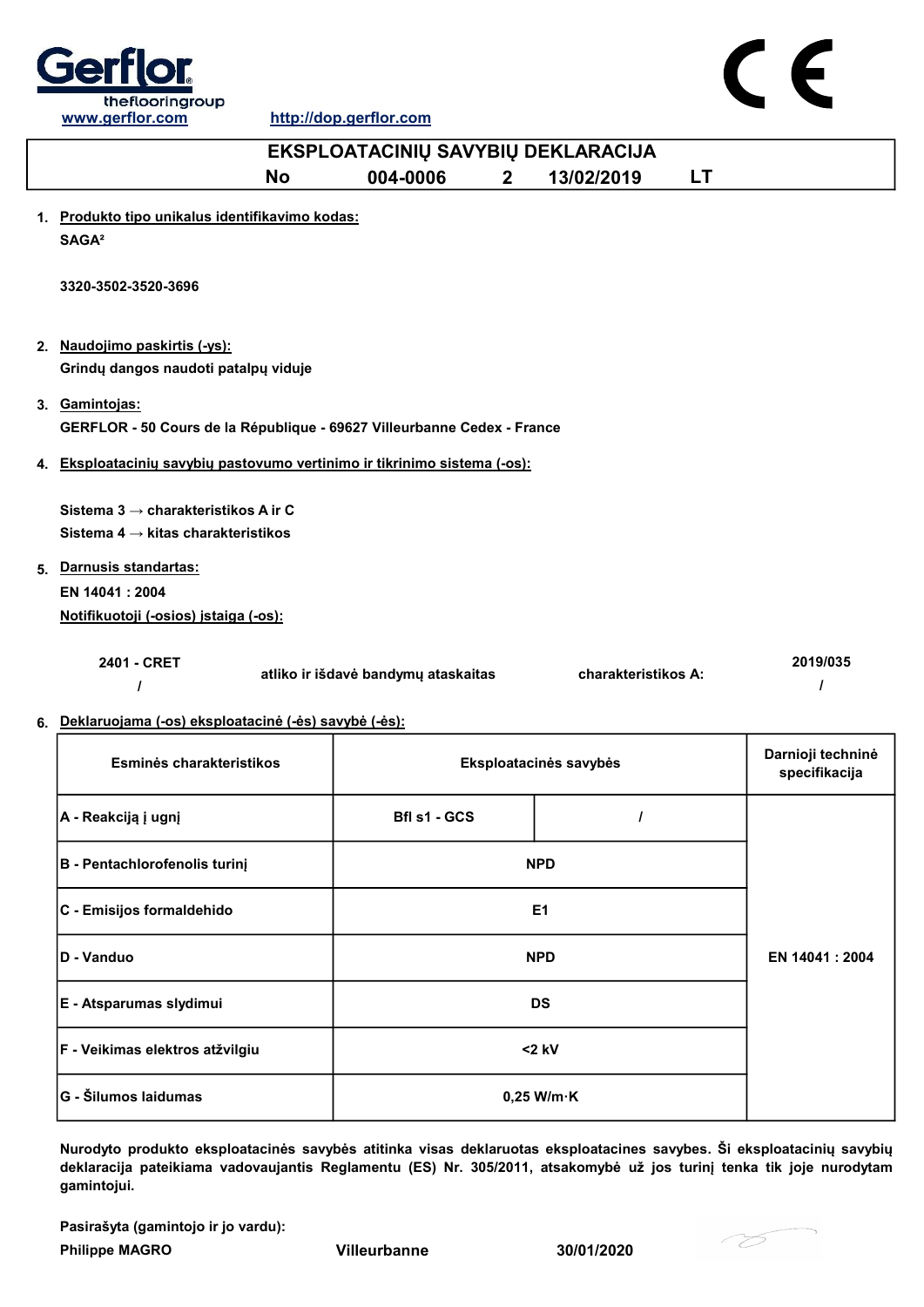

http://dop.gerflor.com



| EKSPLUATĀCIJAS ĪPAŠĪBU DEKLARĀCIJA                                                      |                                 |                         |    |                                     |
|-----------------------------------------------------------------------------------------|---------------------------------|-------------------------|----|-------------------------------------|
| <b>No</b>                                                                               | 004-0006<br>$\mathbf{2}$        | 13/02/2019              | LV |                                     |
| 1. Unikālais izstrādājuma tipa identifikācijas numurs:<br>SAGA <sup>2</sup>             |                                 |                         |    |                                     |
| 3320-3502-3520-3696                                                                     |                                 |                         |    |                                     |
| 2. Paredzētais izmantojums:<br>Grīdas segumi lietošanai telpās                          |                                 |                         |    |                                     |
| 3. Ražotājs:<br>GERFLOR - 50 Cours de la République - 69627 Villeurbanne Cedex - France |                                 |                         |    |                                     |
| 4. Ekspluatācijas īpašību noturības novērtējuma un pārbaudes (AVCP) sistēma(-as):       |                                 |                         |    |                                     |
| Sistēma 3 → raksturlielumi A un C<br>Sistēma 4 $\rightarrow$ cits raksturlielumi        |                                 |                         |    |                                     |
| 5. Saskanotais standarts:                                                               |                                 |                         |    |                                     |
| EN 14041: 2004                                                                          |                                 |                         |    |                                     |
| Pazinotā(-ās) iestāde(-es):                                                             |                                 |                         |    |                                     |
| 2401 - CRET<br>I                                                                        | veica un izdeva testu ziņojumus | raksturlielumi A:       |    | 2019/035                            |
| 6. Deklarētā(-ās) ekspluatācijas īpašība(-as):                                          |                                 |                         |    |                                     |
| Būtiskie raksturlielumi                                                                 |                                 | Ekspluatācijas īpašības |    | Saskaņota tehniskā<br>specifikācija |
| A - Reakcija uz uguni                                                                   | Bfl s1 - GCS                    | I                       |    |                                     |
| B - Pentahlorfenolu saturu                                                              |                                 | <b>NPD</b>              |    |                                     |
| C - Formaldehīda emisija                                                                |                                 | E <sub>1</sub>          |    |                                     |
| D - Udens                                                                               |                                 | <b>NPD</b>              |    | EN 14041 : 2004                     |
|                                                                                         |                                 |                         |    |                                     |

| $E - S$ līdes noturība     | <b>DS</b>            |  |
|----------------------------|----------------------|--|
| $F - Elektriskās īpašības$ | $<$ 2 kV             |  |
| G - Siltuma vadītspēja     | $0,25$ W/m $\cdot$ K |  |

Iepriekš norādītā izstrādājuma ekspluatācijas īpašības atbilst deklarēto ekspluatācijas īpašību kopumam. Šī ekspluatācijas īpašību deklarācija izdota saskaņā ar Regulu (ES) Nr. 305/2011, un par to ir atbildīgs vienīgi iepriekš norādītais ražotājs.

Philippe MAGRO Villeurbanne 30/01/2020 Parakstīts ražotāja vārdā:

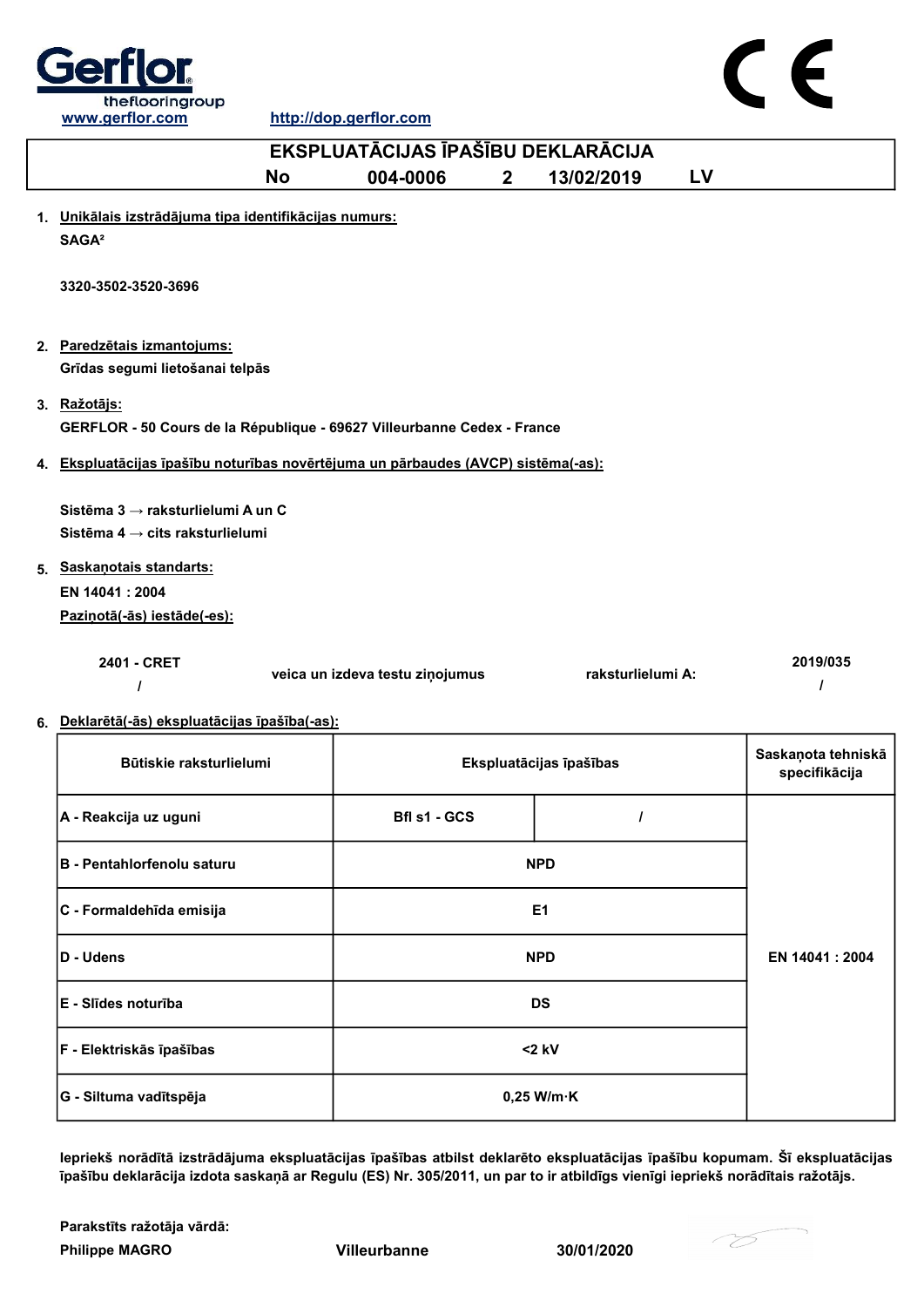

http://dop.gerflor.com



|                                                                                              | DIKJARAZZJONI TA' PRESTAZZJONI   |                              |                                            |
|----------------------------------------------------------------------------------------------|----------------------------------|------------------------------|--------------------------------------------|
| <b>No</b>                                                                                    | 004-0006<br>$\overline{2}$       | <b>MT</b><br>13/02/2019      |                                            |
| 1. Kodići uniku ta' identifikazzjoni tat-tip tal-prodott:<br>SAGA <sup>2</sup>               |                                  |                              |                                            |
| 3320-3502-3520-3696                                                                          |                                  |                              |                                            |
| 2. Użu/i intenzjonat/i:<br>Pavimenti ghall-użu interjuri                                     |                                  |                              |                                            |
| 3. Manifattur:<br>GERFLOR - 50 Cours de la République - 69627 Villeurbanne Cedex - France    |                                  |                              |                                            |
| 4. Sistema/i ta' AVCP:                                                                       |                                  |                              |                                            |
| Sistema 3 → karatteristići essenzjali A u C<br>Sistema 4 $\rightarrow$ ofira characteristics |                                  |                              |                                            |
| 5. Standard armonizzat:<br>EN 14041 : 2004<br>Korp/i nnotifikat/i:                           |                                  |                              |                                            |
| 2401 - CRET<br>$\prime$                                                                      | magħmula u maħruġa rapporti test | karatteristići essenzjali A: | 2019/035<br>$\prime$                       |
| 6. Prestazzjoni/jiet ddikjarata/i:                                                           |                                  |                              |                                            |
| Karatteristići essenzjali                                                                    |                                  | Prestazzjoni                 | Specifikazzjonijiet<br>teknići armonizzati |
| A - Reazzjoni ghal hruq                                                                      | Bfl s1 - GCS                     | $\prime$                     |                                            |
| <b>B</b> - Kontenut tal pentaklorofenol                                                      |                                  | <b>NPD</b>                   |                                            |
| C - Emissjoni ta 'formaldehyde                                                               |                                  | E <sub>1</sub>               |                                            |

Il-prestazzjoni tal-prodott identifikat hawn fuq hija konformi mal-prestazzjonijiet iddikjarati. Din id-dikjarazzjoni ta' prestazzjoni hija maħruġa, skont ir-Regolament (UE) Nru 305/2011, taħt ir-responsabbiltà unika tal-manifattur identifikat hawn fuq.

Iffirmat għal u f'isem il-manifattur minn:

D - Water-għafis NPD

E - Slipperiness DS

F - Imġieba elettriku a matematika komzulator da katalana komzulator da katalana komzulator da katalana komzul

G - Konduttività termali 0,25 W/m·K



EN 14041 : 2004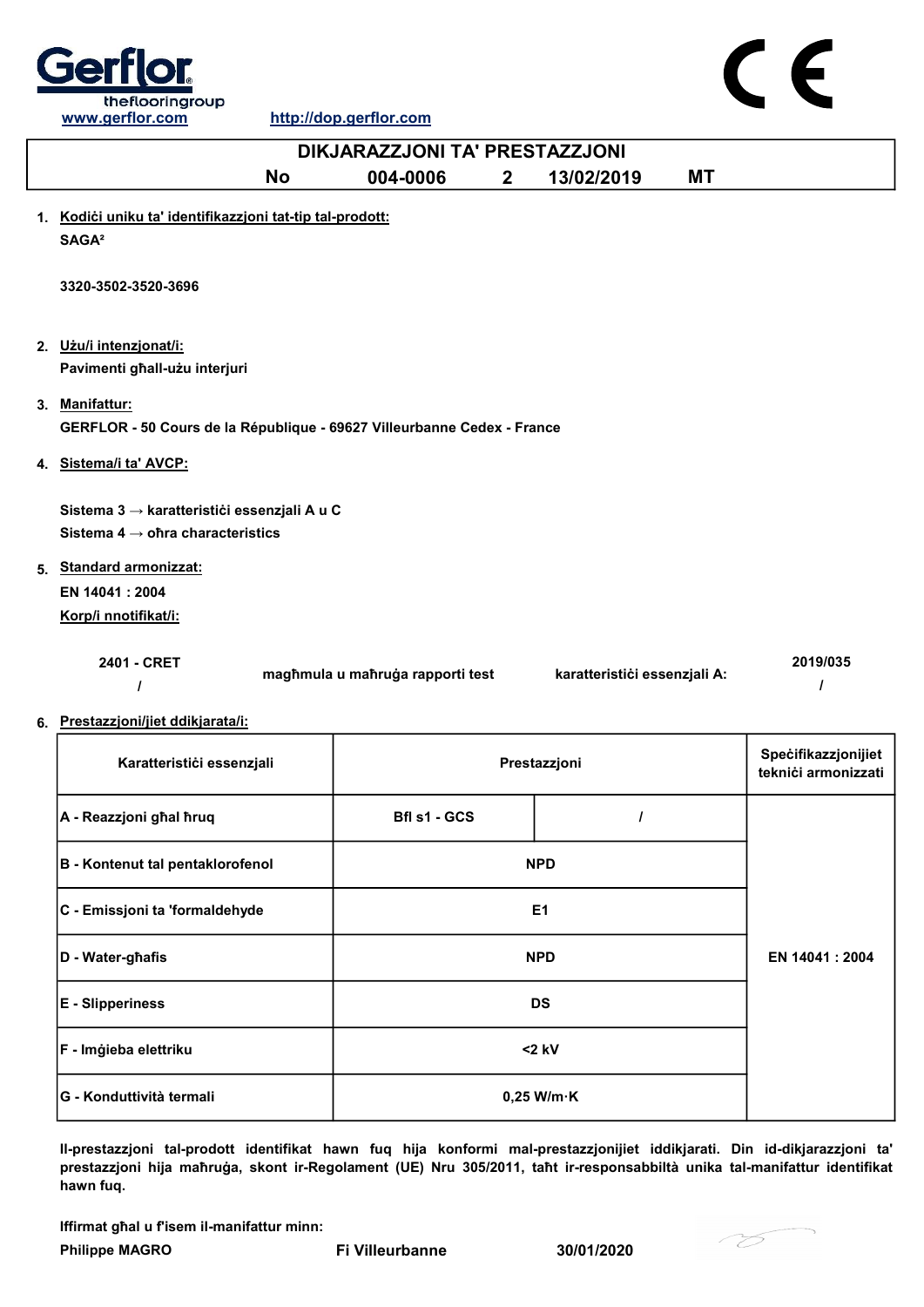



| Essentiële kenmerken          |                      | <b>Prestaties</b> |                |
|-------------------------------|----------------------|-------------------|----------------|
| A - Reactie bij brand         | Bfl s1 - GCS         |                   |                |
| B - Gehalte pentachloorfenol  | <b>NPD</b>           |                   |                |
| C - Uitstoot van formaldehyde | E <sub>1</sub>       |                   |                |
| <b>D - Waterdichtheid</b>     | <b>NPD</b>           |                   | EN 14041: 2004 |
| E - Slipweerstand             | <b>DS</b>            |                   |                |
| F - Elektrisch gedrag         | $<$ 2 kV             |                   |                |
| G - Warmtegeleiding           | $0,25$ W/m $\cdot$ K |                   |                |

De prestaties van het hierboven omschreven product zijn conform de aangegeven prestaties. Deze prestatieverklaring wordt in overeenstemming met Verordening (EU) nr. 305/2011 onder de exclusieve verantwoordelijkheid van de hierboven vermelde fabrikant verstrekt.

Ondertekend voor en namens de fabrikant door:

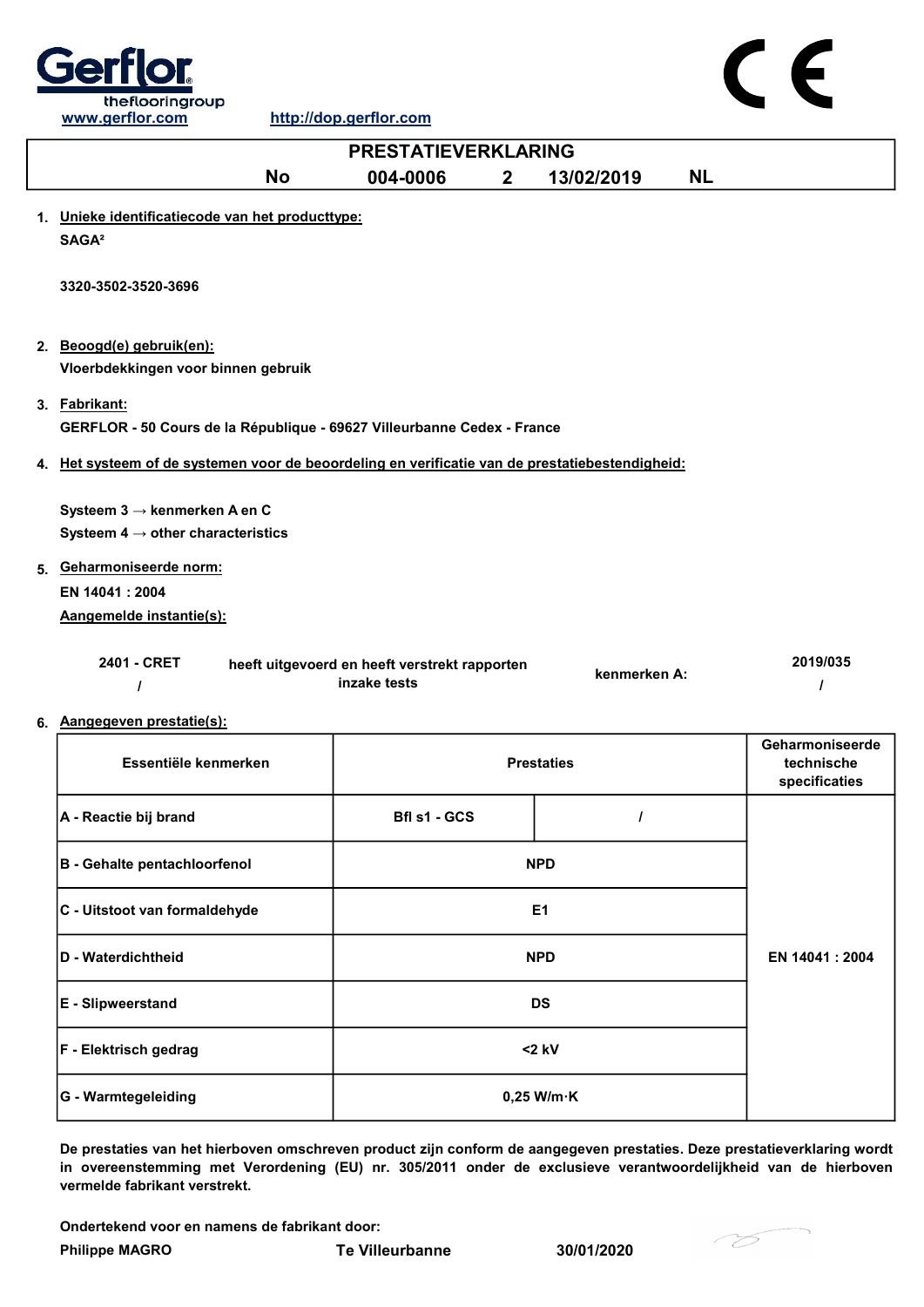



| DEKLARACJA WŁAŚCIWOŚCI UŻYTKOWYCH                                                        |                                            |                |                      |           |                                              |
|------------------------------------------------------------------------------------------|--------------------------------------------|----------------|----------------------|-----------|----------------------------------------------|
| <b>No</b>                                                                                | 004-0006                                   | 2 <sup>1</sup> | 13/02/2019           | <b>PL</b> |                                              |
| 1. Niepowtarzalny kod identyfikacyjny typu wyrobu:                                       |                                            |                |                      |           |                                              |
| SAGA <sup>2</sup>                                                                        |                                            |                |                      |           |                                              |
| 3320-3502-3520-3696                                                                      |                                            |                |                      |           |                                              |
| 2. Zamierzone zastosowanie lub zastosowania:                                             |                                            |                |                      |           |                                              |
| Pokrycia podłogowe użytkowanie wewnątrz                                                  |                                            |                |                      |           |                                              |
| 3. Producent:<br>GERFLOR - 50 Cours de la République - 69627 Villeurbanne Cedex - France |                                            |                |                      |           |                                              |
| 4. System(-y) oceny i weryfikacji stałości właściwości użytkowych:                       |                                            |                |                      |           |                                              |
| Systemie 3 → charakterystyki A és C                                                      |                                            |                |                      |           |                                              |
| Systemie 4 $\rightarrow$ inne charakterystyki                                            |                                            |                |                      |           |                                              |
| 5. Norma zharmonizowana:                                                                 |                                            |                |                      |           |                                              |
| EN 14041: 2004                                                                           |                                            |                |                      |           |                                              |
| Jednostka lub jednostki notyfikowane:                                                    |                                            |                |                      |           |                                              |
| 2401 - CRET<br>I                                                                         | przeprowadził i wydał sprawozdania z badań |                | charakterystyki A:   |           | 2019/035                                     |
| 6. Deklarowane właściwości użytkowe:                                                     |                                            |                |                      |           |                                              |
| Zasadnicze charakterystyki                                                               |                                            |                | Właściwości użytkowe |           | Zharmonizowana<br>specyfikacja<br>techniczna |
| A - Reakcja na ogień                                                                     | Bfl s1 - GCS                               |                | I                    |           |                                              |
| B - Zawartość pentachlorofenolu (PCP)                                                    |                                            |                | <b>NPD</b>           |           |                                              |

Właściwości użytkowe określonego powyżej wyrobu są zgodne z zestawem deklarowanych właściwości użytkowych. Niniejsza deklaracja właściwości użytkowych wydana zostaje zgodnie z rozporządzeniem (UE) nr 305/2011 na wyłączną odpowiedzialność producenta określonego powyżej.

0,25 W/m·K

W imieniu producenta podpisał(-a):

G - Przewodność cieplna

Philippe MAGRO w Villeurbanne 30/01/2020

D - Wodoszczelność NPD

C - Emisja formaldehydu E1

E - Odporność na poślizg do do do do do do do do do do DS

F - Zachowanie elektryczne <2 kV



EN 14041 : 2004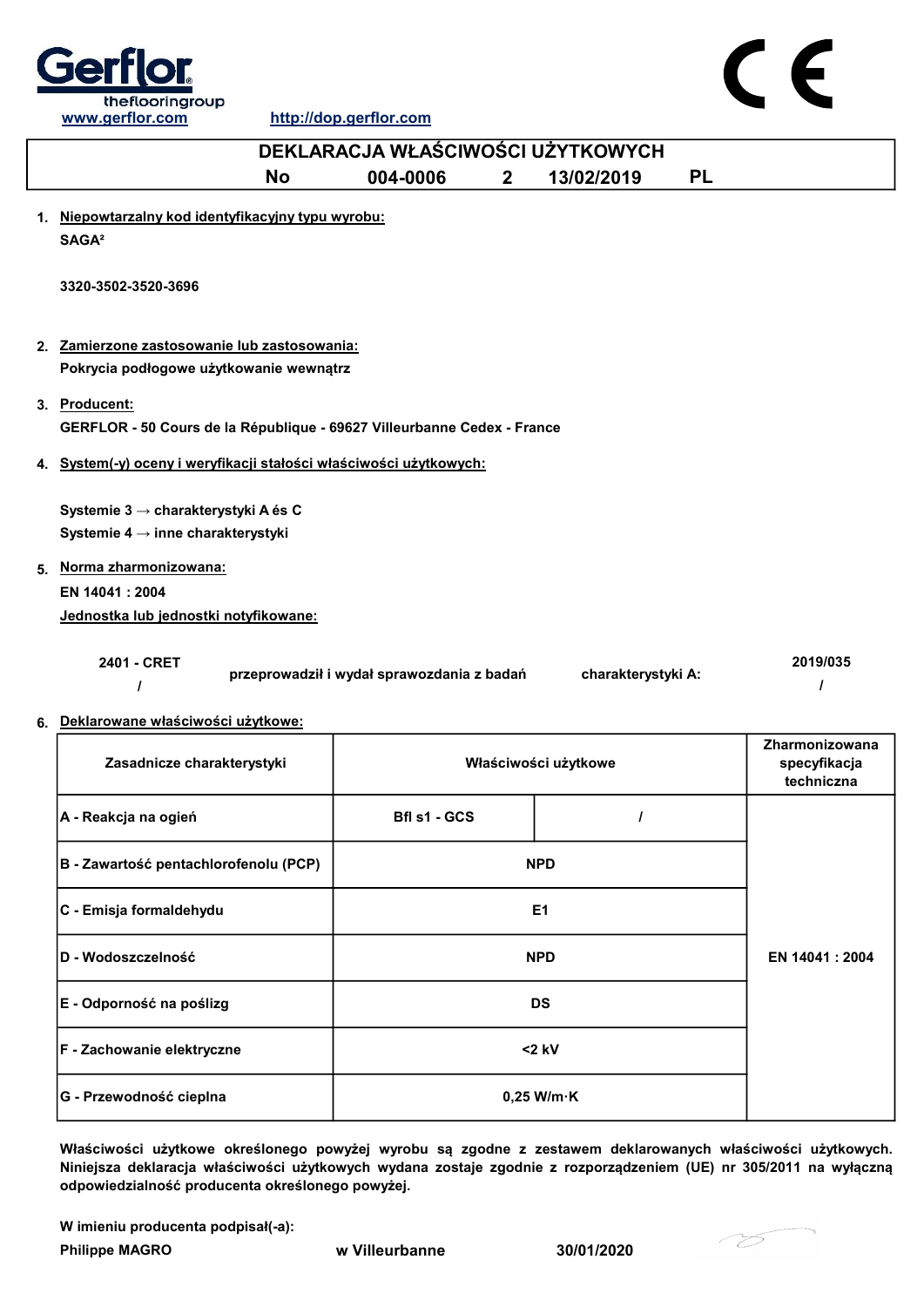

| DECLARAÇÃO DE DESEMPENHO                                                       |           |                                        |              |                   |           |                          |
|--------------------------------------------------------------------------------|-----------|----------------------------------------|--------------|-------------------|-----------|--------------------------|
|                                                                                | <b>No</b> | 004-0006                               | $\mathbf{2}$ | 13/02/2019        | <b>PT</b> |                          |
| 1. Código de identificação único do produto-tipo:                              |           |                                        |              |                   |           |                          |
| SAGA <sup>2</sup>                                                              |           |                                        |              |                   |           |                          |
|                                                                                |           |                                        |              |                   |           |                          |
| 3320-3502-3520-3696                                                            |           |                                        |              |                   |           |                          |
|                                                                                |           |                                        |              |                   |           |                          |
| 2. Utilização(ões) prevista(s):                                                |           |                                        |              |                   |           |                          |
| Revestimentos de piso para interiores                                          |           |                                        |              |                   |           |                          |
| 3. Fabricante:                                                                 |           |                                        |              |                   |           |                          |
| GERFLOR - 50 Cours de la République - 69627 Villeurbanne Cedex - France        |           |                                        |              |                   |           |                          |
|                                                                                |           |                                        |              |                   |           |                          |
| 4. Sistema(s) de avaliação e verificação da regularidade do desempenho (AVCP): |           |                                        |              |                   |           |                          |
|                                                                                |           |                                        |              |                   |           |                          |
| Sistema 3 $\rightarrow$ características A e C                                  |           |                                        |              |                   |           |                          |
| Sistema 4 $\rightarrow$ outros características                                 |           |                                        |              |                   |           |                          |
| 5. Norma harmonizada:                                                          |           |                                        |              |                   |           |                          |
| EN 14041 : 2004                                                                |           |                                        |              |                   |           |                          |
| Organismo(s) notificado(s):                                                    |           |                                        |              |                   |           |                          |
|                                                                                |           |                                        |              |                   |           |                          |
| 2401 - CRET                                                                    |           | realizou e emitiu relatório de ensaios |              | característica A: |           | 2019/035                 |
| $\prime$                                                                       |           |                                        |              |                   |           |                          |
| 6. Desempenho(s) declarado(s):                                                 |           |                                        |              |                   |           |                          |
|                                                                                |           |                                        |              |                   |           | Especificações           |
| Características essenciais                                                     |           |                                        |              | Desempenho        |           | técnicas<br>harmonizadas |
|                                                                                |           |                                        |              |                   |           |                          |
| A - Reacção ao fogo                                                            |           | Bfl s1 - GCS                           |              | $\prime$          |           |                          |
| $\mathbf{B}$ . Quate future is eater the state of                              |           |                                        |              | <b>NDR</b>        |           |                          |

| B - Conteúdos pentaclorofenol      | <b>NPD</b>           |                 |
|------------------------------------|----------------------|-----------------|
| IC - Emissão de formaldeído        | E1                   |                 |
| D - Estanques                      | <b>NPD</b>           | EN 14041 : 2004 |
| <b>IE - Resistência ao deslize</b> | <b>DS</b>            |                 |
| F - Comportamento eléctrico        | $<$ 2 kV             |                 |
| <b>IG - Condutividade térmica</b>  | $0,25$ W/m $\cdot$ K |                 |

O desempenho do produto identificado acima está em conformidade com o conjunto de desempenhos declarados. A presente declaração de desempenho é emitida, em conformidade com o Regulamento (UE) n.o 305/2011, sob a exclusiva responsabilidade do fabricante identificado acima.

Assinado por e em nome do fabricante por:

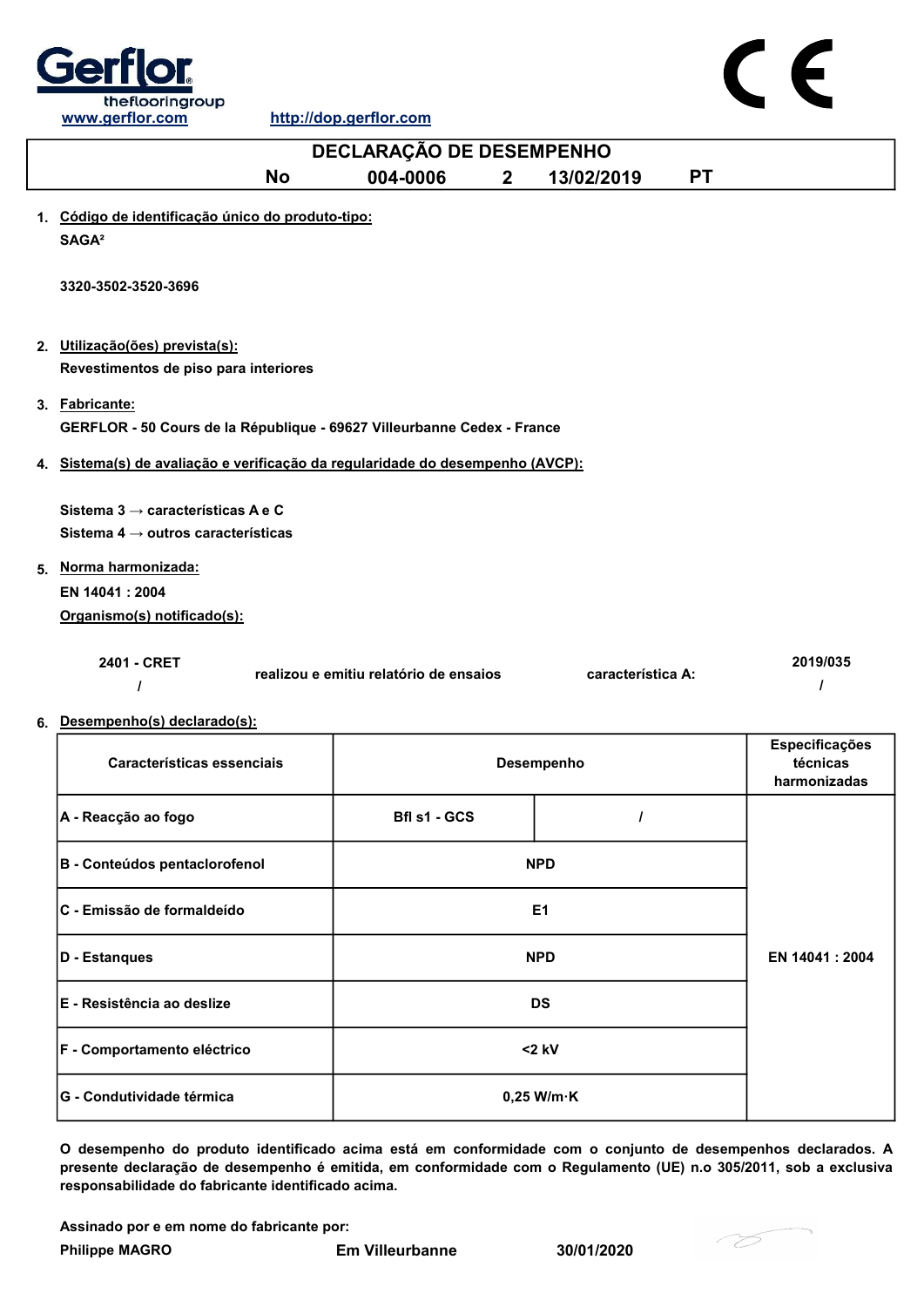



|    |                                                                                                 | DECLARAȚIA DE PERFORMANȚĂ                     |                |                   |           |                                      |
|----|-------------------------------------------------------------------------------------------------|-----------------------------------------------|----------------|-------------------|-----------|--------------------------------------|
|    | <b>No</b>                                                                                       | 004-0006                                      | $\overline{2}$ | 13/02/2019        | <b>RO</b> |                                      |
|    | 1. Cod unic de identificare al produsului-tip:<br>SAGA <sup>2</sup>                             |                                               |                |                   |           |                                      |
|    | 3320-3502-3520-3696                                                                             |                                               |                |                   |           |                                      |
|    | 2. Utilizare (utilizări) preconizată (preconizate):<br>Pardoseală pentru utilizarea în interior |                                               |                |                   |           |                                      |
|    | 3. Fabricant:<br>GERFLOR - 50 Cours de la République - 69627 Villeurbanne Cedex - France        |                                               |                |                   |           |                                      |
| 4. | Sistemul (sistemele) de evaluare și de verificare a constanței performanței:                    |                                               |                |                   |           |                                      |
|    | Sistemului 3 → caracteristici A și C<br>Sistemului 4 $\rightarrow$ alte caracteristici          |                                               |                |                   |           |                                      |
|    | 5. Standard armonizat:                                                                          |                                               |                |                   |           |                                      |
|    | EN 14041 : 2004<br>Organism (organisme) notificat(e):                                           |                                               |                |                   |           |                                      |
|    | 2401 - CRET                                                                                     | a efectuat și a emis rezultatele încercărilor |                | caracteristici A: |           | 2019/035                             |
|    | 6. Performanța (performanțe) declarată (declarate):                                             |                                               |                |                   |           |                                      |
|    | Caracteristici esențiale                                                                        |                                               |                | Performanță       |           | Specificațiile tehnice<br>armonizate |
|    | A - Reacție la foc                                                                              | Bfl s1 - GCS                                  |                | I                 |           |                                      |
|    | B - Continutul de pentaclorfenol                                                                |                                               |                | <b>NPD</b>        |           |                                      |
|    | C - Emisiile de formaldehidă                                                                    |                                               |                | E <sub>1</sub>    |           |                                      |
|    | D - De etanşare                                                                                 |                                               |                | <b>NPD</b>        |           | EN 14041 : 2004                      |

| $<$ 2 kV<br><b>F</b> - Electrice comportament<br>G - Conductivitate termică<br>$0,25$ W/m $\cdot$ K | E - Rezistenta la alunecare | <b>DS</b> |
|-----------------------------------------------------------------------------------------------------|-----------------------------|-----------|
|                                                                                                     |                             |           |
|                                                                                                     |                             |           |

Performanța produsului identificat mai sus este în conformitate cu setul de performanțe declarate. Această declarație de performanță este eliberată în conformitate cu Regulamentul (UE) nr. 305/2011, pe răspunderea exclusivă a fabricantului identificat mai sus.

Semnată pentru și în numele fabricantului de către:

Philippe MAGRO În Villeurbanne 30/01/2020

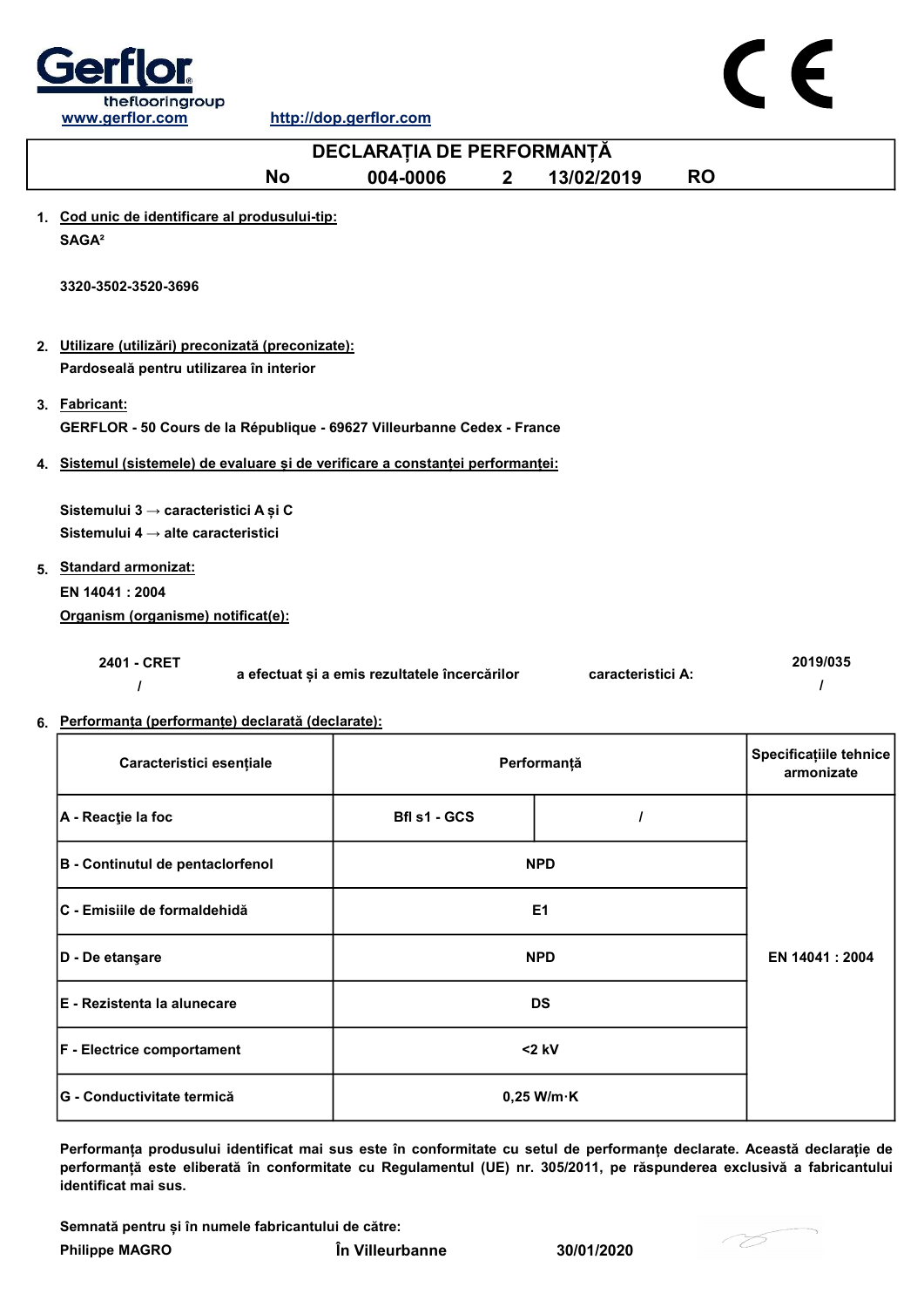



1. Jedinečný identifikačný kód typu výrobku:

SAGA²

3320-3502-3520-3696

- 2. Zamýšľané použitie/použitia: Dlážkoviny pre interiérové priestory
- 3. Výrobca: GERFLOR - 50 Cours de la République - 69627 Villeurbanne Cedex - France
- 4. Systém(-y) posudzovania a overovania nemennosti parametrov:

Systéme 3 → vlastnosti A a C Systéme 4 → ostatné vlastnosti

5. Harmonizovaná norma: EN 14041 : 2004 Notifikovaný(-é) subjekt(-y):

| 2401 - CRET | vykonal a vydala protokoly o skúškach | vlastnosti A: | 2019/035 |
|-------------|---------------------------------------|---------------|----------|
|             |                                       |               |          |

6. Deklarované parametre:

| Podstatné vlastnosti              | <b>Parametre</b>     |  | Harmonizované<br>technické<br>špecifikácie |
|-----------------------------------|----------------------|--|--------------------------------------------|
| A - Reakcia na oheň               | Bfl s1 - GCS         |  |                                            |
| B - Obsah pentanchlórfenolu (PCP) | <b>NPD</b>           |  |                                            |
| C - Uvoľňovanie formaldehydu      | E <sub>1</sub>       |  |                                            |
| D - Vodotesnosť                   | <b>NPD</b>           |  | EN 14041 : 2004                            |
| E - Odolnosť proti pošmyknutiu    | <b>DS</b>            |  |                                            |
| F - Elektrické správanie          | $<$ 2 kV             |  |                                            |
| G - Tepelná vodivosť              | $0,25$ W/m $\cdot$ K |  |                                            |

Uvedené parametre výrobku sú v zhode so súborom deklarovaných parametrov. Toto vyhlásenie o parametroch sa v súlade s nariadením (EÚ) č. 305/2011 vydáva na výhradnú zodpovednosť uvedeného výrobcu.

Podpísal(-a) za a v mene výrobcu:

Philippe MAGRO V Villeurbanne 30/01/2020

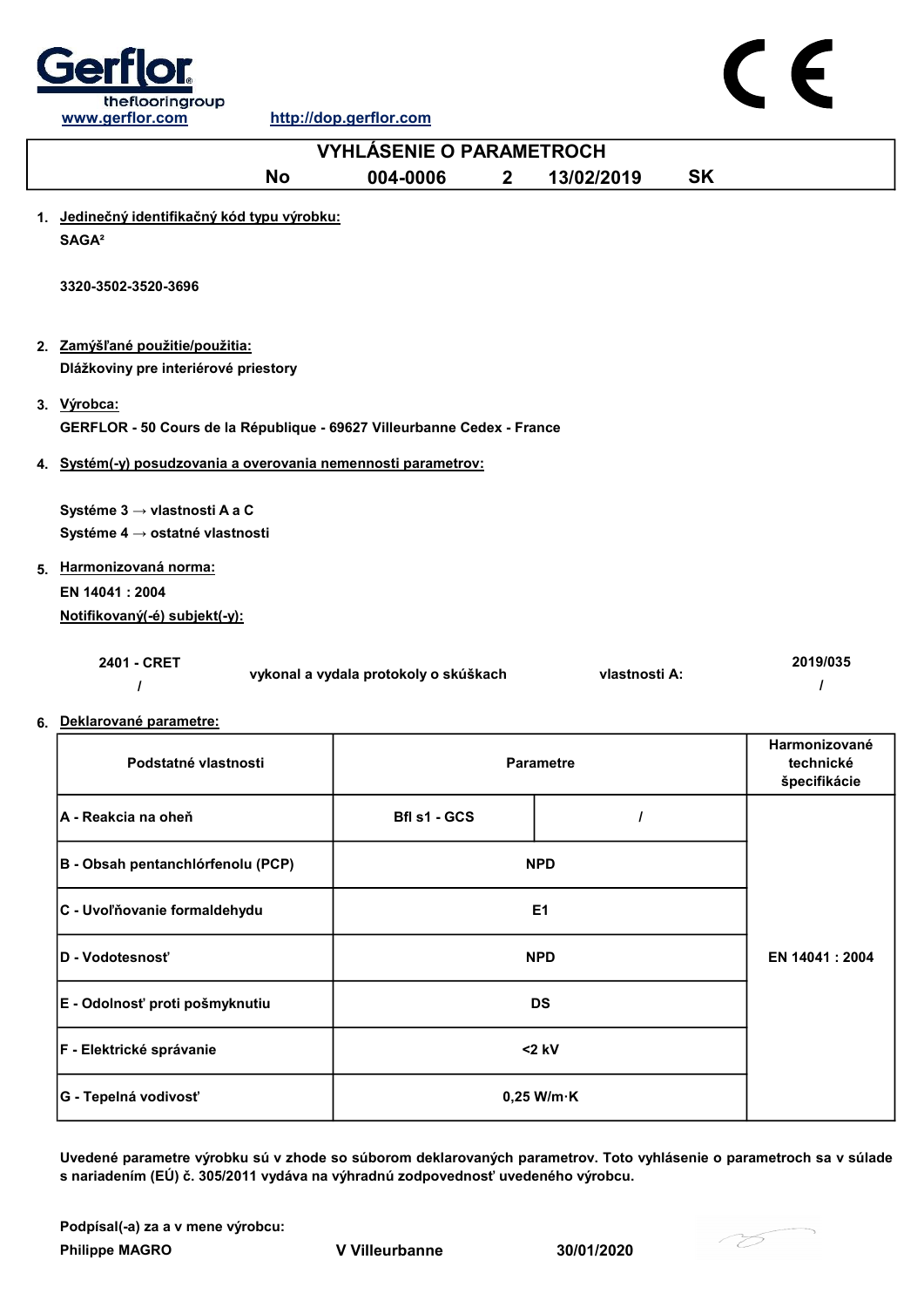



| A - Reakcija na ogenj              | Bfl s1 - GCS   |                      |                |
|------------------------------------|----------------|----------------------|----------------|
| <b>B</b> - Pentaklorofenol vsebina | <b>NPD</b>     |                      |                |
| C - Emisije formaldehida           | E <sub>1</sub> |                      |                |
| D - Voda                           | <b>NPD</b>     |                      | EN 14041: 2004 |
| E - Odpornost na drenje            | DS             |                      |                |
| F - Električno obnašanje           | $<$ 2 kV       |                      |                |
| G - Toplotna prevodnost            |                | $0,25$ W/m $\cdot$ K |                |

Lastnosti proizvoda, navedenega zgoraj, so v skladu z navedenimi lastnostmi. Za izdajo te izjave o lastnostih je v skladu z Uredbo (EU) št. 305/2011 odgovoren izključno proizvajalec, naveden zgoraj.

Podpisal za in v imenu proizvajalca:

Philippe MAGRO V Villeurbanne 30/01/2020